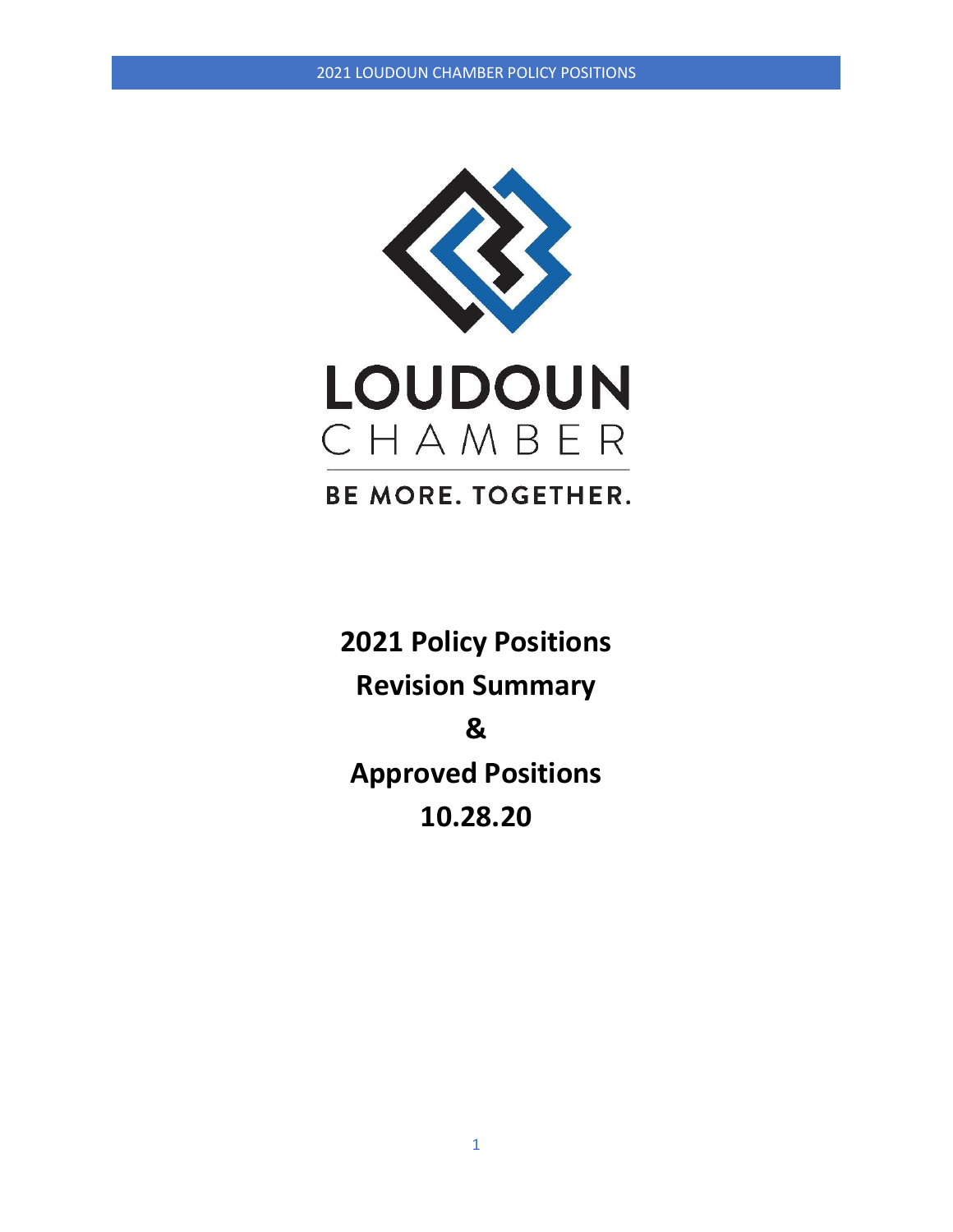# **Summary of 2021 Revisions**

Beginning in June, the Loudoun Chamber's Public Policy Committee began a complete review of the 2020 Policy Positions. This document guides the organization's advocacy efforts and allows for articulate proactive responses representing the current priorities of the business community. Over 20 Chamber members reviewed the entire document chapter by chapter to determine what updates, edits, and additions to the document were necessary in 2021.

Leading this year's edits is the specific task of incorporating language and positions reflecting our positions and beliefs as an organization on diversity, equity, and inclusion throughout all of the positions. COVID-19 and pandemic response also took a prominent role in various parts of the document to ensure the business community is supported through recovery.

Below is a brief summary of the major substantive edits/additions to the in 2021 document:

- 1. Addition of Diversity, Equity, and Inclusion positions:
	- The Chamber supports inclusive policies with an intentional approach to inform people, practices and provide an equal opportunity in order to strengthen the business community and extend economic opportunity for all businesses.
	- The Chamber encourages the creation of sustainable programs to help close the equity gap and educate the business community about the economic advantages for greater diversity. The Chamber supports inclusive policies with an intentional approach to inform people, policies, and practices to strengthen the business community that extend economic opportunity for Loudoun businesses.
	- The Chamber supports focused and targeted approaches that included but not limited to, strengthening access and opportunity for diverse business owners, convening community leaders and organizations in a dialogue about diversity, partnering with state and local leaders to ensure that DEI is included, and continuously demonstrate the Chamber's commitment to inclusion.
- 2. COVID-19 and pandemic response:
	- It remains equally critical, as the business community seeks to operate within and recover from the COVID-19 pandemic, that the Loudoun County continue to invest in business retention through financial investment, such as the Business Relief Fund, and flexibility through pro-business policy.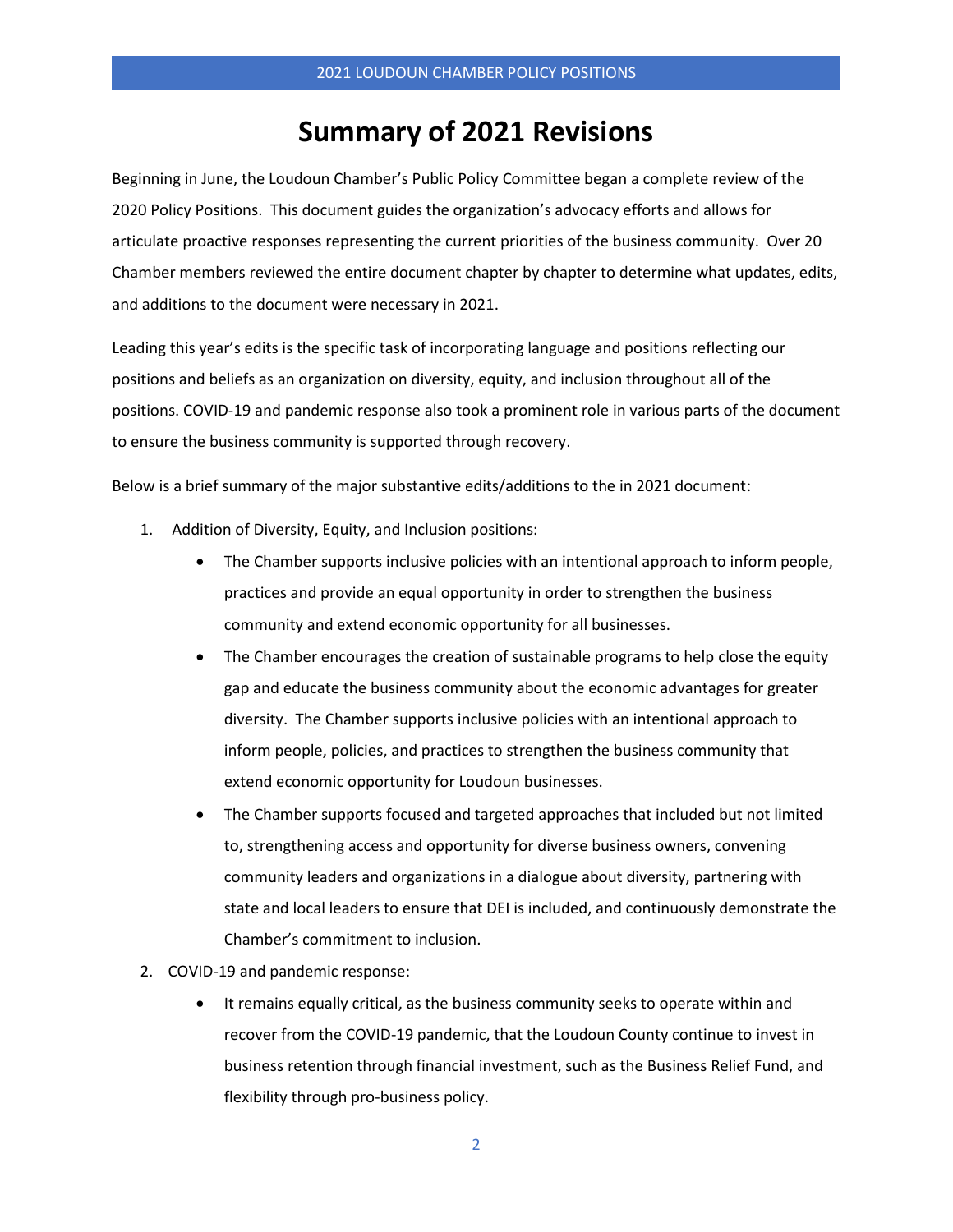- The Chamber supports the efforts of Loudoun County Public Schools and the various private schools serving Loudoun's students to fulfill their educational mission during the 2020-2021 school year, despite the ongoing uncertainty and challenges posed by the COVID-19 pandemic, and supports the goal of ultimately maximizing in-person, safe learning experiences for all students and staff.
- 3. Education and workforce:
	- The Chamber supports exploration of additional, innovative academic pathways for Loudoun's students, such as the International Baccalaureate (IB) program, in order to provide further educational alternatives and enhanced opportunities for students at schools throughout the county and at all grade levels.
- 4. Wage and benefit mandates:
	- The Chamber opposes any new wage and benefit policies or mandates including but not limited to the minimum wage, paid sick, medical or family leave – that do not take into consideration, and adequately address, the regulatory and financial burdens placed on employers, especially small businesses. The Loudoun Chamber flatly opposes any effort to impose new wage and benefit policies or mandates without thoughtful and meaningful consultation with Virginia's employer and business advocacy organizations.
- 5. Dulles Greenway:
	- The Chamber also supports legislation that will empower the State Corporation Commission to determine toll increases based on the actual cost of operating and maintaining the roadway, and not indirect costs: including lobbying services, excessive compensation, and entertainment expenses.
- 6. Housing strategy:
	- The Chamber supports the development of a comprehensive Loudoun County Housing Strategy that addresses the need for market rate, workforce and affordable housing throughout the County, and supports, enhances, and attracts a culturally diverse population in Loudoun County.
- 7. Healthcare:
	- The Chamber seeks to protect and expand services offered by safety net healthcare providers, so all Loudoun's residents have access to healthcare, while enhancing quality, choice, unbiased data transparency, and diminishing redundancies and waste.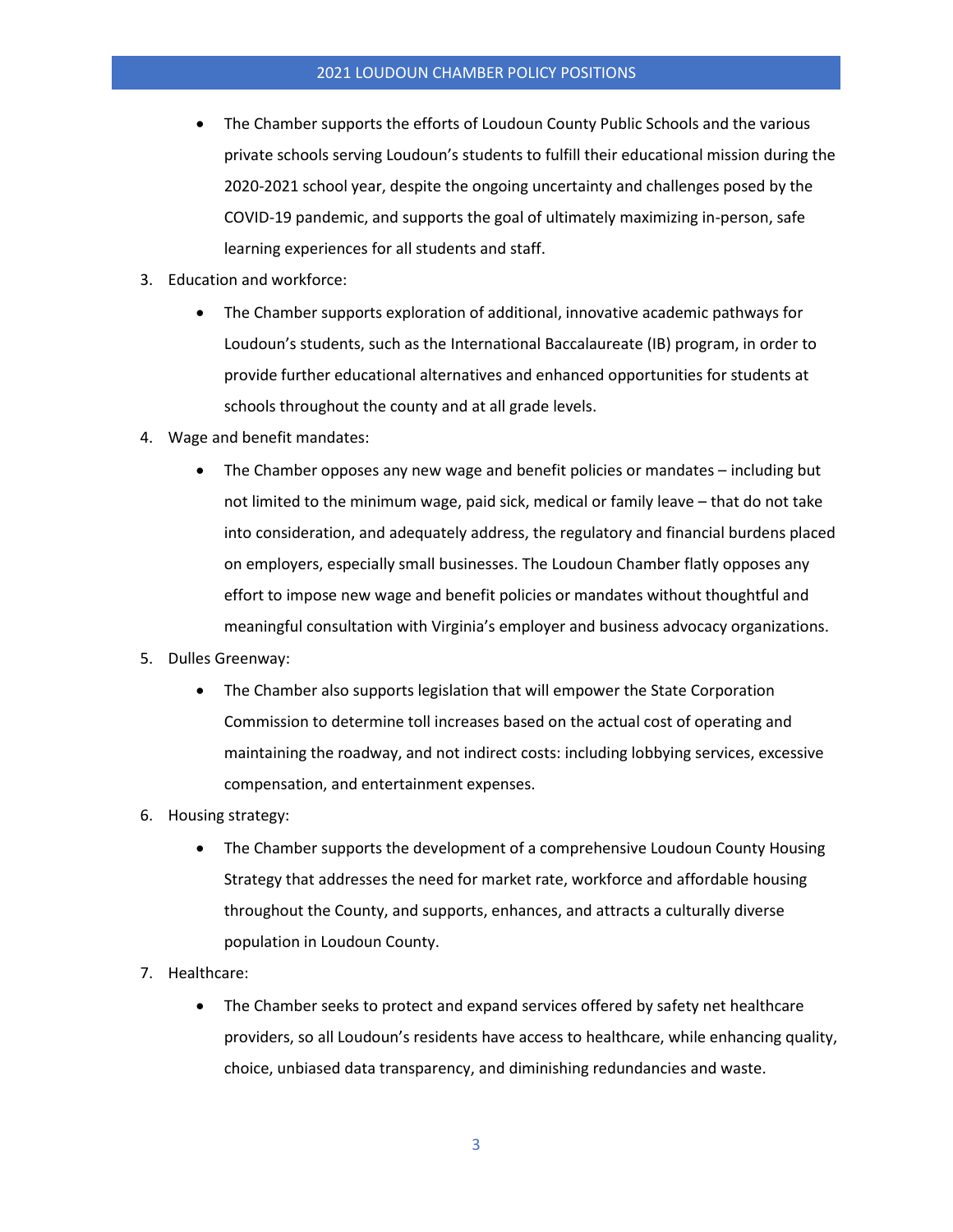- The Chamber also supports increasing resources for testing, PPE provisions, and other services necessary for the prevention of outbreaks in environments such as nursing homes, educational institutions, and other facilities that are considered medium to high risk. The Chamber supports federal, state and local emergency relief programs that provide financial support for medical needs for those uninsured due to pandemic related job loss.
- The Chamber supports the adoption of telehealth services as it will provide greater access and affordability to healthcare services for employees and citizens.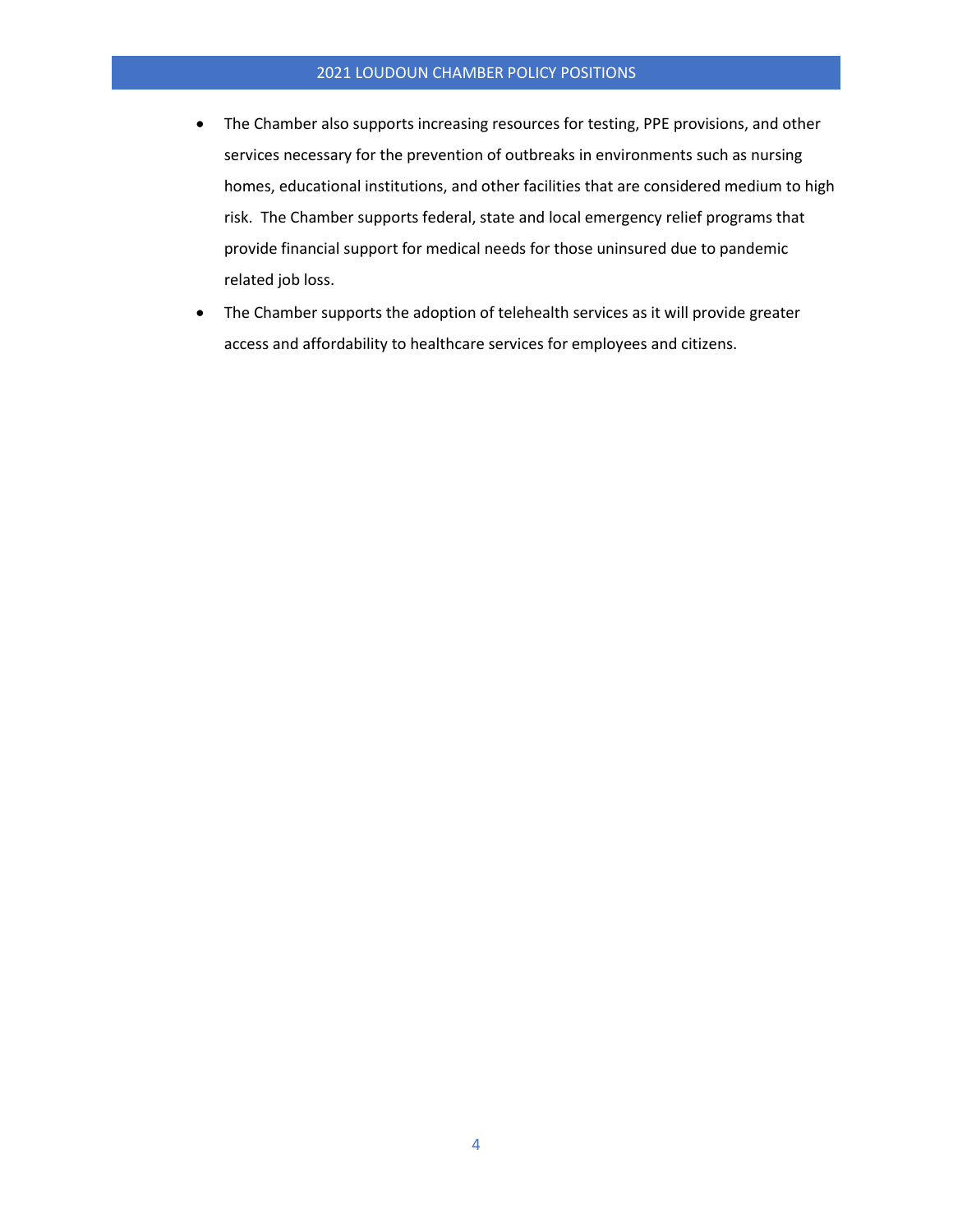# **2021 Public Policy Positions**

*Approved by the Loudoun Chamber Board of Directors on October 28th, 2020*

# **Table of Contents:**

- **i. Preamble**
- **ii. Statement on Diversity, Equity, and Inclusion**
- **1. Economic Development**
- **2. Tourism and Business Travel**
- **3. Infrastructure Investment**
- **4. Education: K-12**
- **5. Education: Higher Education and Workforce Development**
- **6. Employment and Labor Issues**
- **7. Land Use**
- **8. Infrastructure Investment**
- **9. Housing Diversity**
- **10. Environment**
- **11. Fiscal Policy**
- **12. Governance and Regulatory Reform**
- **13. Legal Policy**
- **14. Healthcare and Wellness**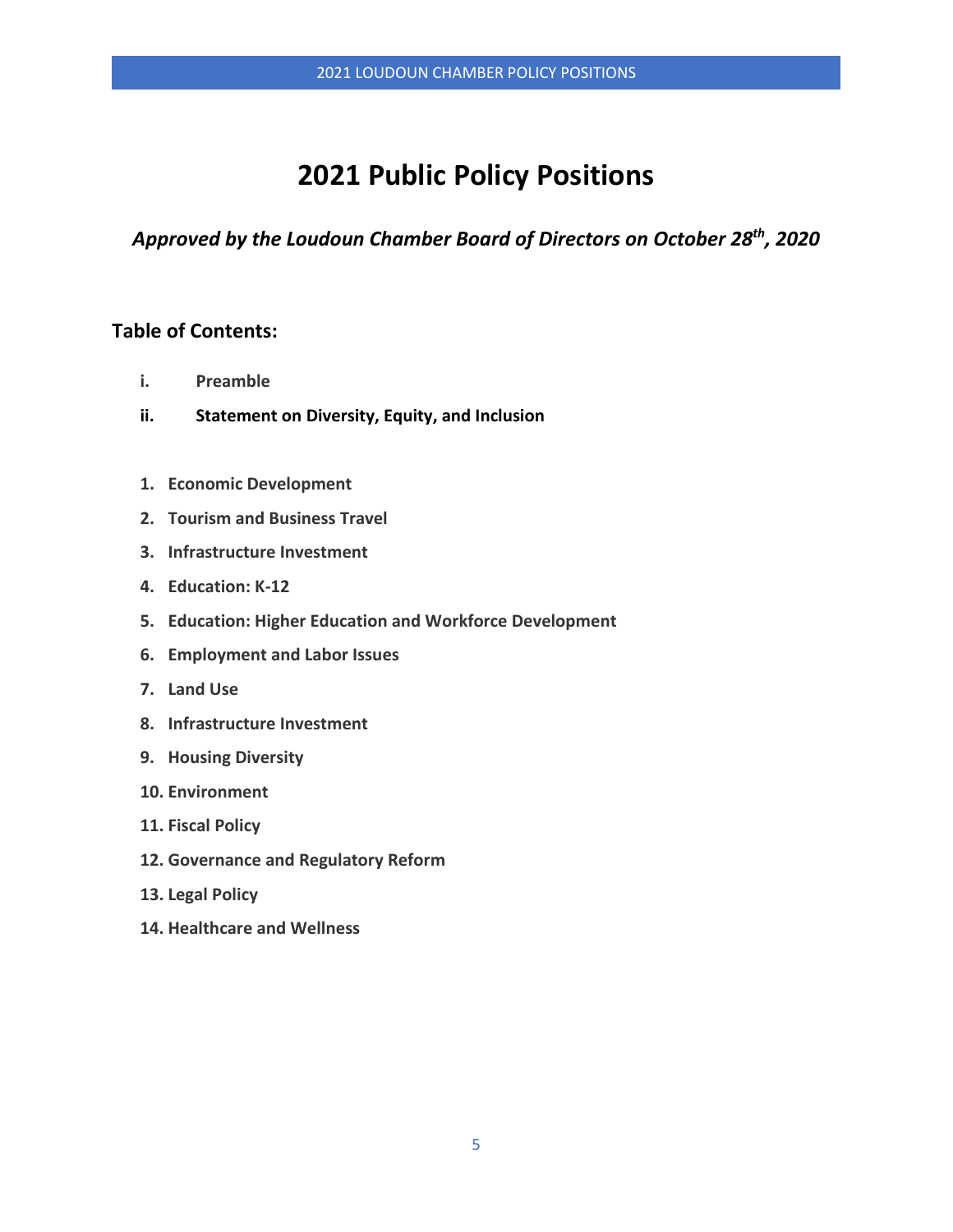#### **PREAMBLE**

On behalf of our more than 1,200 members and the Loudoun community we serve, the Loudoun Chamber will advocate for public policy solutions that will lead to a world class quality of life in Loudoun County.

The Chamber's policy positions are based on the following principles, which are necessary to ensure a healthy business climate and a strong community here in Loudoun, and will support the overall success of our member organizations:

- Federal, state and local laws, regulations and tax policies must support a strong, pro-business environment that ensures economic competitiveness and protects the ability of businesses to create jobs and economic opportunity;
- The Chamber is committed to partnering with like-minded organizations to advocate for the issues and policies that serve the interests of all Loudoun's businesses and communities;
- The Chamber supports inclusive policies with an intentional approach to inform people, practices and provide an equal opportunity in order to strengthen the business community and extend economic opportunity for all businesses.
- Federal, state and local governments must provide adequate investment in vital assets, such as transportation, technology, energy, water, K-12 education, higher education and workforce development, to meet the needs of a growing economy and population;
- More of the tax revenues generated by Loudoun's businesses and citizens should remain in Loudoun to serve the needs of our businesses and citizens;
- Federal, state and local government must be responsive to the needs of the citizens and businesses, and accountable for the funds entrusted to their stewardship; and
- Loudoun County's business and nonprofit community must have the opportunity to work with government officials at the federal, state and local levels to develop and implement legislative and regulatory policies that will impact the economy and quality of life in our community.

The following outlines the Chamber's specific public policy positions on the priority issues of its members.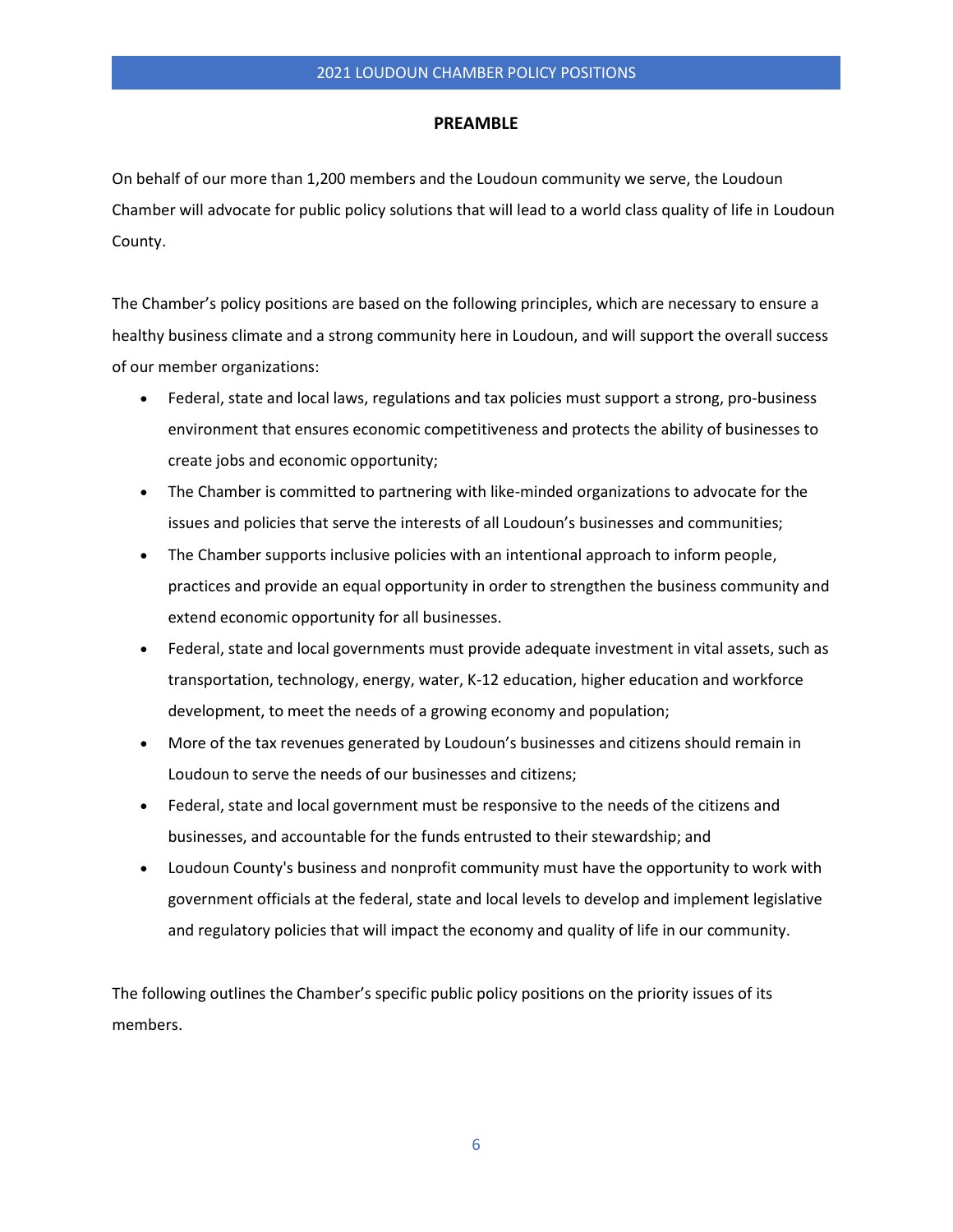# **DIVERSITY, EQUITY & INCLUSION**

The Chamber supports fostering diversity, equity, equality, and inclusion both within the chamber and the business community.

## **Policies and Programs:**

The Chamber encourages the creation of sustainable programs to help close the equity gap and educate the business community about the economic advantages for greater diversity. The Chamber supports inclusive policies with an intentional approach to inform people, policies, and practices to strengthen the business community that extend economic opportunity for Loudoun businesses.

# **Partnership and Leadership:**

The Chamber supports focused and targeted approaches that include but are not limited to, strengthening access and opportunity for diverse business owners, convening community leaders and organizations in a dialogue about diversity, partnering with state and local leaders to ensure that DEI is included, and continuously demonstrate the Chamber's commitment to inclusion.

## **ECONOMIC DEVELOPMENT**

The Chamber supports efforts to continue to make Loudoun County, including the incorporated towns within its boundaries, highly competitive in the global marketplace through aggressively promoting the retention and expansion of existing businesses and by creating an environment that is conducive to the formation and attraction of new ones. Loudoun County has made great strides to becoming a "business-friendly" success story, and it is imperative that a predictable, customer-focused approach be the foundation of how our government operates to build on the County's success.

It remains equally critical, as the business community seeks to operate within and recover from the COVID-19 pandemic, that Loudoun County continue to invest in business retention through financial investment, such as the Business Relief Fund, and flexibility through pro-business policy.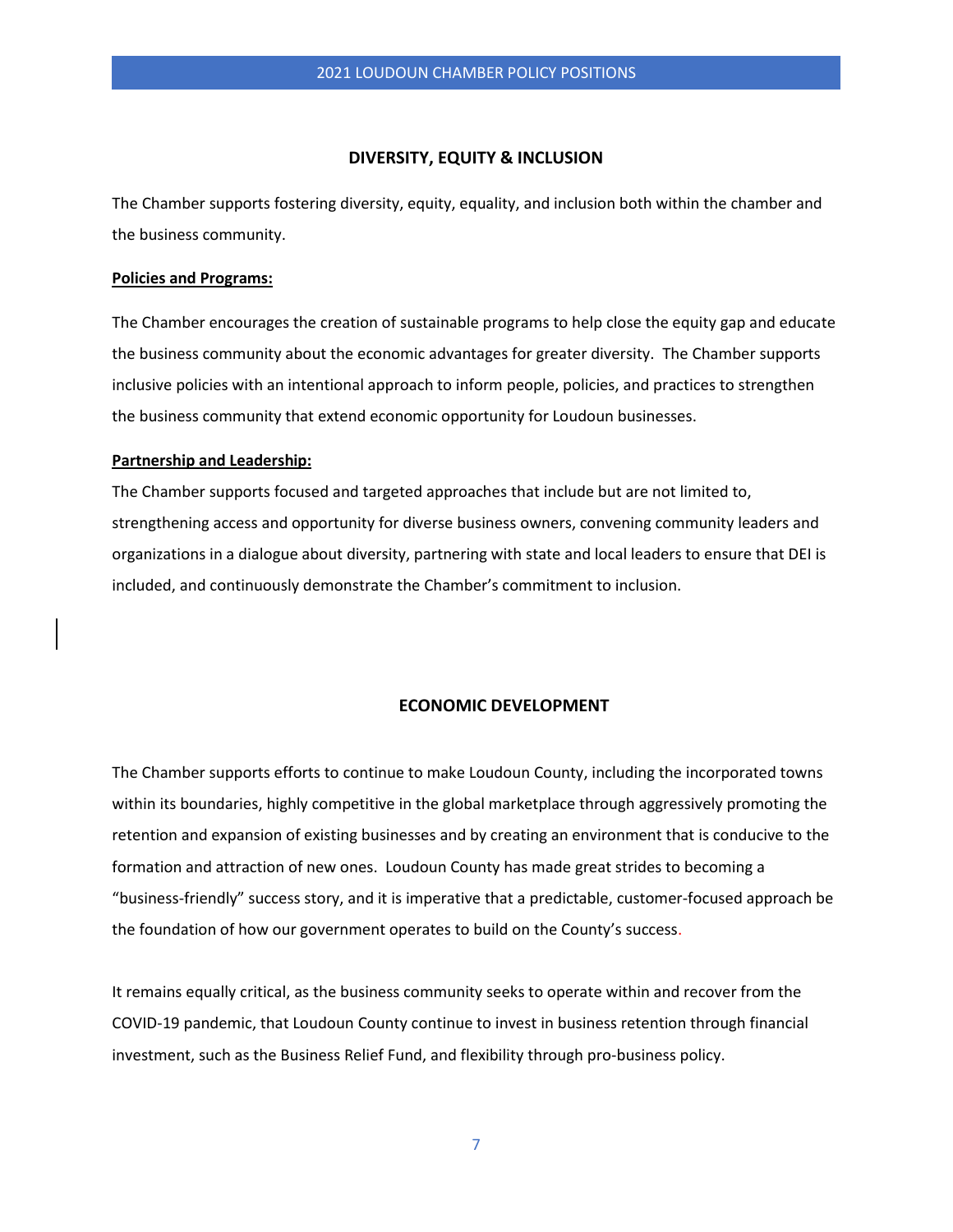#### **Economic Development Investment:**

The Chamber supports increased public and private economic development efforts focused on encouraging business growth and attraction, particularly in targeted sectors, to help grow the County's commercial tax base and lessen the burden on residential taxpayers. Collaboration between the economic development efforts of the County and the towns within Loudoun is also important to fully leverage our community's economic potential.

The Chamber supports the Board of Supervisors' continued investment into the County's economic development strategy. As part of that strategy, the Chamber believes the County should continue to invest the financial and personnel resources needed to support an aggressive and comprehensive national and international outreach program that leverages the County's strongest economic assets.

#### **Rural Economic Development:**

The Chamber recognizes that rural business development is essential to the fiscal health of Loudoun County and contributes to the unique character of our community and our economy. Loudoun County receives a myriad of economic benefits from its rural economy in the form of agricultural products attracting businesses, residents and tourists. The Chamber supports full implementation of the County's Rural Economy Business Development Strategy which supports the continued growth and development of Loudoun's rural economy.

The Chamber strongly supports land use and zoning regulations that allow for a robust, innovative and digitally connected agricultural and rural economy that keeps Loudoun's farms and rural businesses viable and productive. We encourage a view of regulation of agribusiness that meets its particular needs for success, including flexibility for use of property for multiple purposes. These rural uses should be accomplished with respect for the historic sites and rural road network in western Loudoun that draws businesses, residents as well as tourists, agritourists and outdoor recreationists.

The Chamber recognizes the continued support of the Rural Economic Development Council and values this organization's role to shape rural economic development policy.

#### **Economic Incentives:**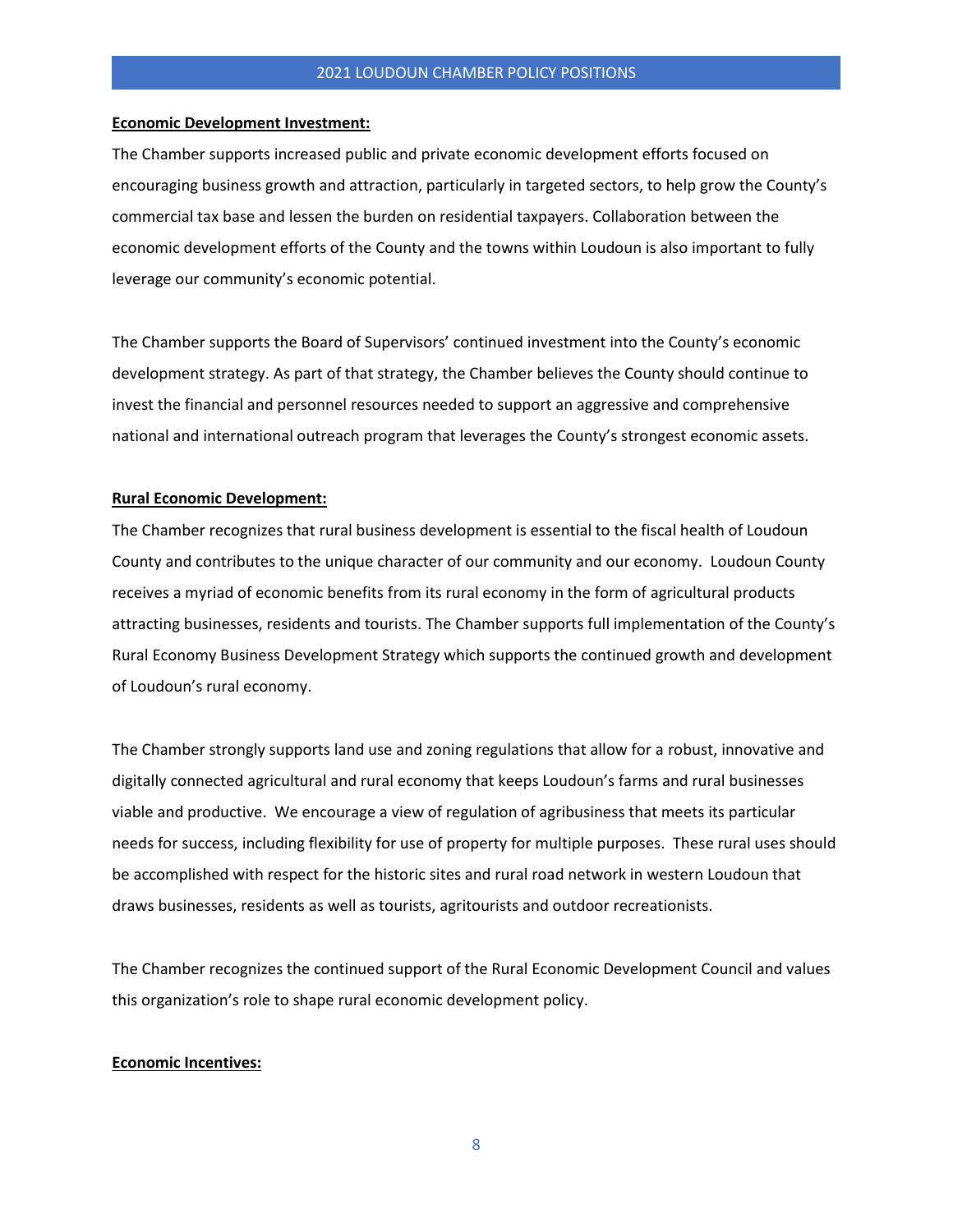The Chamber supports the strategic and limited use of economic incentives, including tax incentives, by the Commonwealth and local governments in the effort to attract and retain commercial investment. The Chamber acknowledges and endorses current practices on the part of Loudoun County and the Commonwealth to ensure results and accountability with respect to incentive programs.

The Chamber encourages the General Assembly to continue to invest in business incentive programs that recognize the unique needs and challenges faced in northern Virginia, thus encouraging dynamic and growing businesses to invest in Loudoun County. To help create an environment in which Loudoun County can attract and retain top quality companies, priority should be given to reviewing the qualification criteria for Virginia's business incentive programs to ensure Loudoun can qualify for and benefit from these programs.

#### **Small, Women, and Minority Owned (SWAM) Businesses:**

The Chamber supports study and analysis of the Commonwealth's procurement processes as it relates to SWAM businesses and the consideration of future policies that would increase their participation.

## **Regional Economic Funds:**

The Chamber also supports continued and increased funding and an efficient process for award and disbursement of those funds from the Commonwealth Opportunity Fund, the Agricultural and Forestry Industries Development Fund and the Virginia Economic Development Partnership's (VEDP) programs. The Chamber urges that this funding include a focus on company retention and recruitment that can be utilized in northern Virginia and recognize the importance of attracting high wage jobs in a way that is commensurate with its current focus on net number of jobs created.

# **GO Virginia:**

As part of the broader effort to diversify Virginia's economy, the Chamber continues to support GO Virginia and its efforts to incentivize greater collaboration among localities, higher education, and the private sector. Maintaining the state's financial commitment to this program is especially important.

#### **Local Incentive Fund:**

At the local level, the Chamber supports the Board of Supervisors allocating funds to replenish the local incentive fund as appropriate.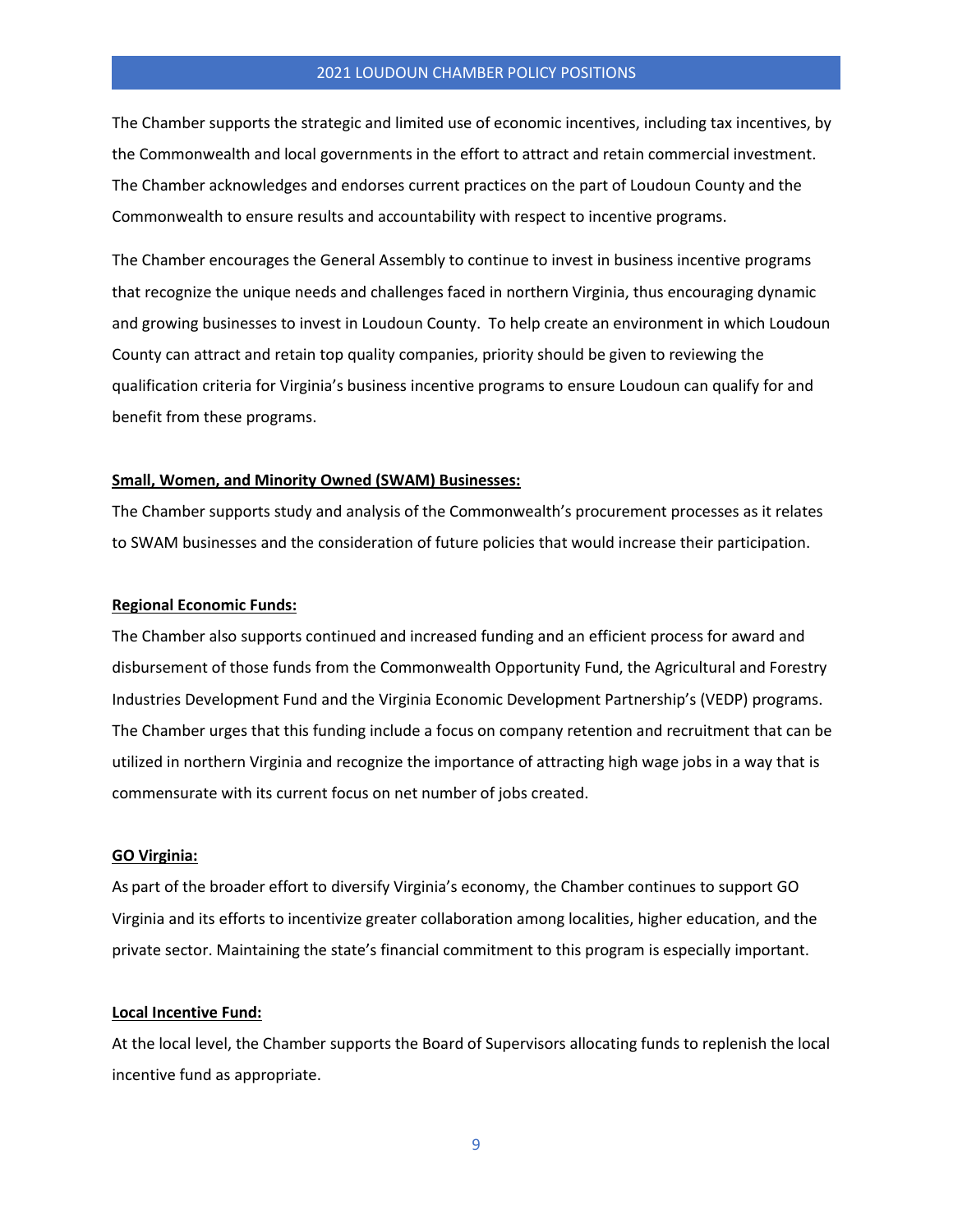#### **Business-Friendly Regulations:**

The Chamber opposes existing and proposed regulations that have or will have a demonstrably adverse impact on net business and job growth. The Chamber opposes arbitrary efforts to limit or suspend growth and economic development. The Chamber urges elected officials to be mindful that excessive and inconsistent restrictions placed on new business development or expansion that do not contribute materially to improving the quality and effectiveness of that development send a negative signal to prospective and existing businesses considering our County as a place to locate and expand.

## **Zoning Ordinance Action Group (ZOAG):**

The Chamber fully endorses the mission of the Zoning Ordinance Action Group (ZOAG), which is to make the County's Zoning Ordinance more accurate, consistent and user friendly. Additionally, the Chamber supports ZOAG's continued work to ensure zoning ordinances and the 2019 Comprehensive Plan and the Zoning Ordinance Rewrite are kept current to both existing and anticipated market conditions.

#### **Development Process:**

The Chamber believes top priority should be given to review and improvements to the processes for approving development plans, building permit applications, the fees assessed, and other related government processes. Existing codes and procedural requirements that do not contribute to meaningful improvement of the application or proposal under consideration must be streamlined or eliminated, and fees assessed should be consistent with the actual cost to the County.

## **Development Incentives:**

The Chamber supports an incentive-based approach, as opposed to mandates, to encourage the type of development that is desired in Loudoun County, including programs that incent green, sustainable and diverse economic sector development without adding additional time and expense to the development process.

# **Loudoun County Economic Development Authority:**

The Chamber supports efforts to fully leverage the capabilities and strategic value that the Economic Development Authority (EDA) has to offer to Loudoun's long-term economic development potential. This includes the EDA's role in advancing housing affordability initiatives in Loudoun and its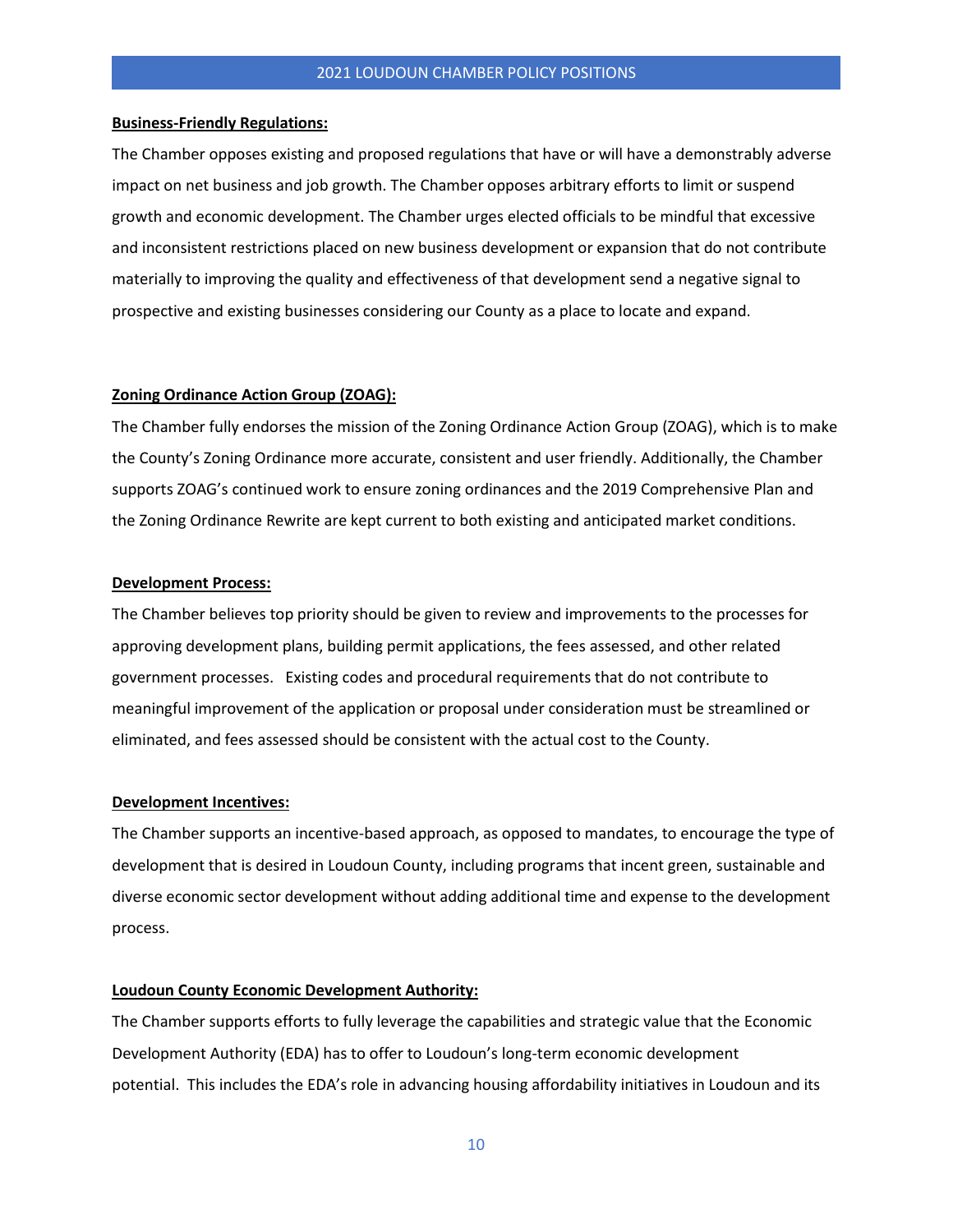support for the Loudoun County Department of Economic Development's international business marketing and retention program, and the ongoing COVID-19 recovery.

#### **Small Business Economy:**

The Chamber strongly supports continued local and federal funding to support small business infrastructure, programs, and services. The Chamber also supports continued development of business incubators and accelerators in the County that will allow for and encourage collaboration and innovation.

# **Nonprofit Infrastructure:**

The Chamber is committed to advocating for initiatives that support the success of Loudoun's nonprofit community including efforts to raise awareness about community human service needs, promoting opportunities for the public to provide financial and volunteer support, and supporting efforts within the nonprofit community to work with Board of Supervisors to ensure public-sector funding is commensurate with the growth and needs of the County.

# **TOURISM AND BUSINESS TRAVEL**

The Loudoun Chamber recognizes the quality of life and economic benefits that a thriving tourism economy contributes to Loudoun County and its incorporated Towns. The Chamber also recognizes that tourism and travel does not just occur and that a thriving destination requires marketing, promotion, and tourism coordination and development.

## **Visit Loudoun:**

The Chamber supports Visit Loudoun's continued status as the recognized Destination Marketing Organization for Loudoun County. Because of the economic advantages offered by a robust visitor economy-, from both business, group and leisure travel, the Chamber supports an integrated, wellfunded approach to marketing Loudoun as a visitor destination by Visit Loudoun. We believe that Loudoun's destination marketing and long-term and sustained funding strategy must place high priority on those activities that generate the most tax revenue, while creating economic opportunities for County businesses with the domestic and international leisure visitor, weddings, sports, events, and the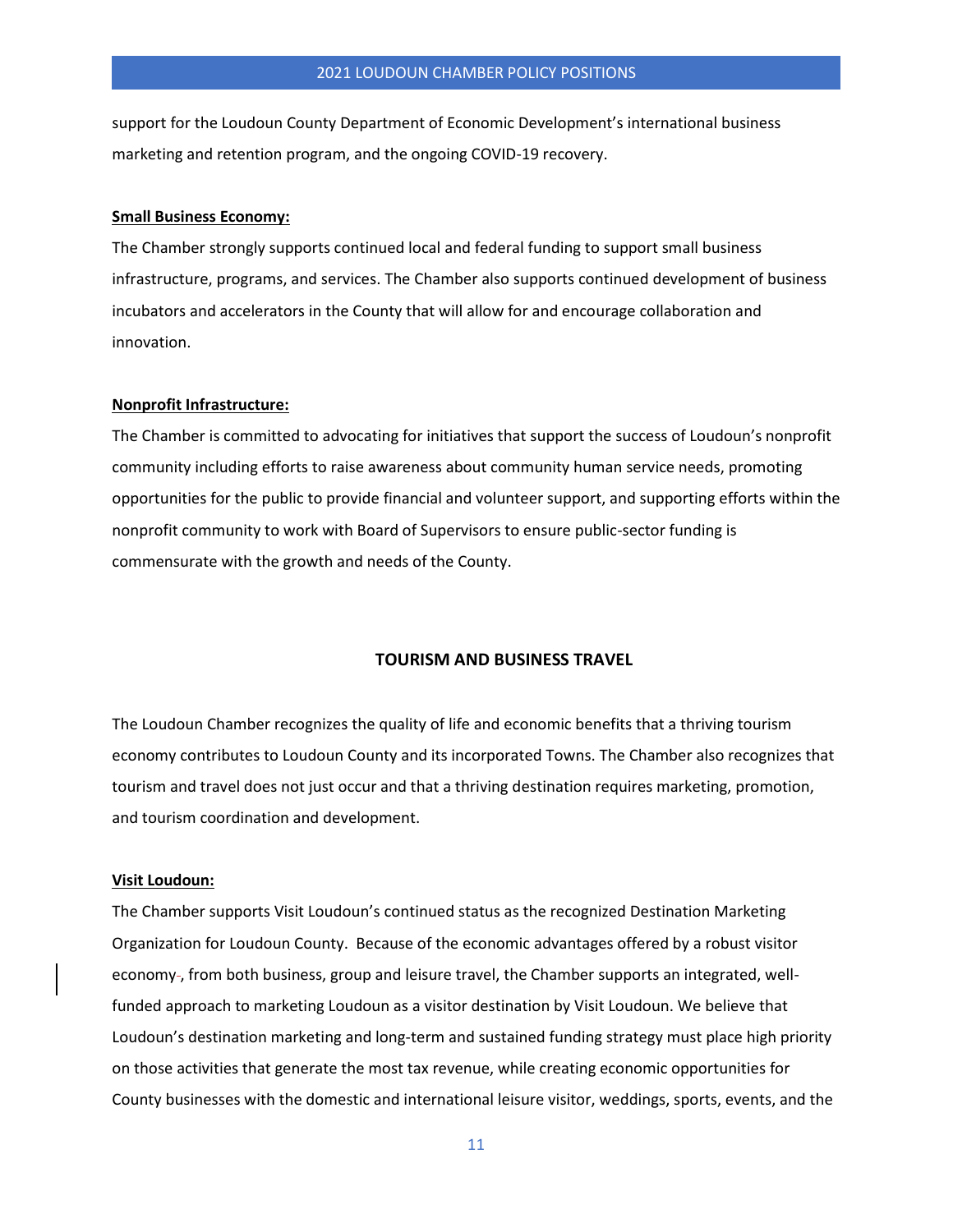conference/meetings industry. Indoor and outdoor sporting, performing arts, museums, and multipurpose venues deserve careful consideration to enhance the experience of the leisure and business traveler, as well as to attract more businesses to the County, especially in off-peak times of the year. The Chamber supports state partnerships in regional marketing efforts and infrastructure that supports an expanded visitor economy.

#### **Non-Traditional Tourism Demand Generators:**

In addition, the Chamber supports inclusion of high-value business sectors and corridors beyond those traditionally associated with tourism in the County's destination marketing strategy. These would include, but not be limited to, educational facilities like universities or training centers that attract large meetings and groups.

#### **Air Travel Marketing:**

The Chamber also recommends continued collaboration and increased coordination and support of marketing efforts between the County, Visit Loudoun, Metropolitan Washington Airports Authority (MWAA) and Leesburg Airport to promote existing, and to assist in future-air service development, for leisure, business domestic and international travel.

#### **Tourism Friendly Regulation:**

The Chamber supports efforts to ensure that all regulations, taxes and zoning ordinances are structured to enable tourism to prosper and will help to distinguish Loudoun County as a preferred destination. The Chamber supports the tourism industry's position that favors the use of transit occupancy taxes (TOT) to promote tourism. The Chamber also encourages the County to include the tourism industry, through Visit Loudoun, in exploring options to fund needed infrastructure projects, especially access and transportation expansion.

#### **Short-Term Residential Rentals:**

As the lodging industry evolves to include a wide range of entities, from individuals renting out space in their homes, to traditional hotels and bed and breakfasts, the Chamber supports a level playing field for all entities that provide lodging options to visitors, including Short-Term Online Rental Market companies. The legal and regulatory environment for this sector should provide for equal tax treatment,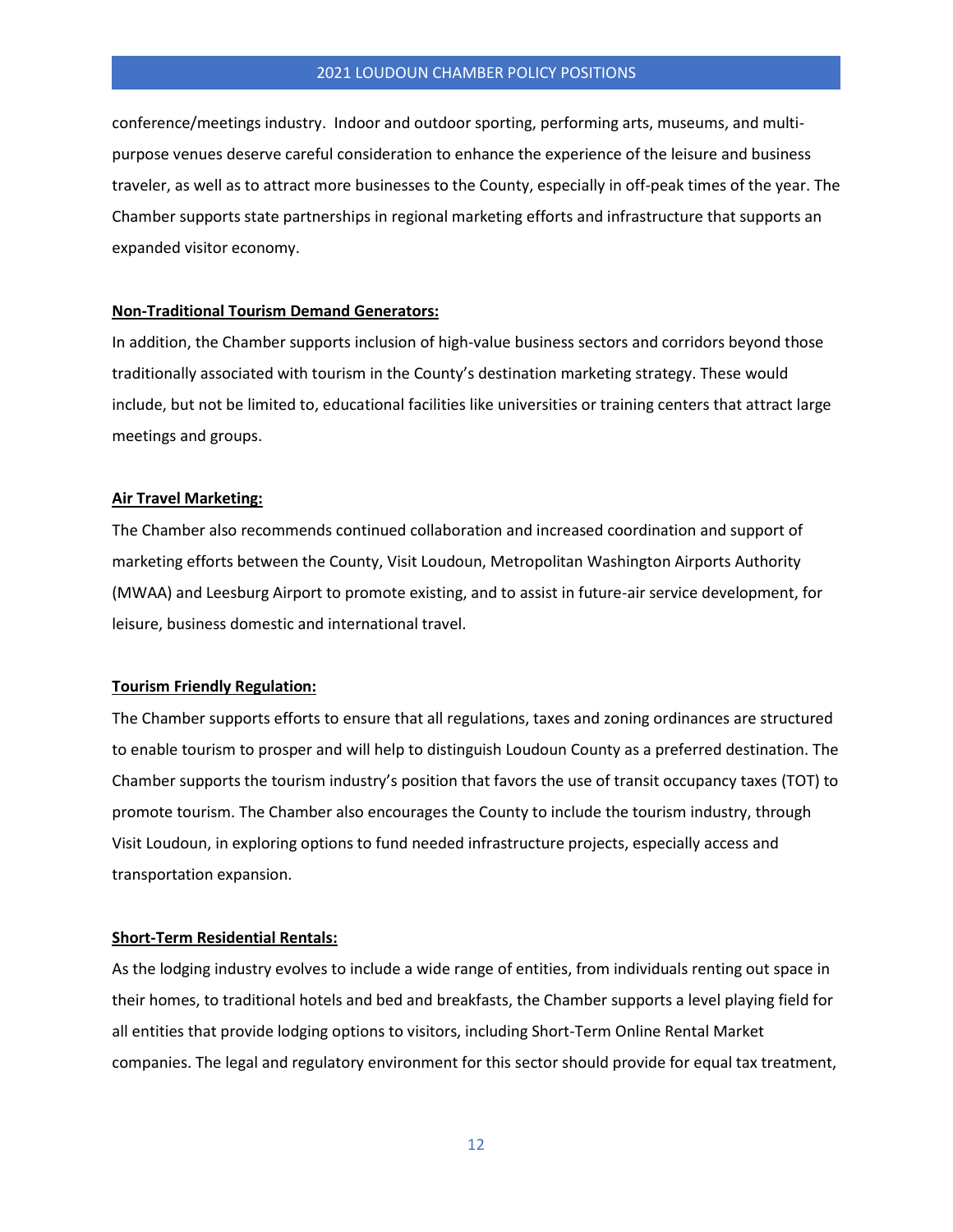transparency and data sharing, adherence to local zoning and safety regulations, and compliance with business licensing.

# **Online Tourism Booking:**

In addition, the Chamber urges that online hotel room aggregators be held to the same regime regarding tax collection and remittance as others providing such services.

# **GSA Per Diem:**

The removal of Loudoun County from the federal General Services Administration's Washington, D.C. per diem non-standard rate area has resulted in a severe reduction of the per diem rate for the County. The Chamber supports reinstating Loudoun County to the Washington, D.C. Non-Standard Area (NSA). The Chamber also supports freezing the Per Diem at the 2019 levels in order to support economic recovery as a result of the COVID-19 pandemic.

# **EDUCATION AND WORKFORCE**

## **K-12**

The Loudoun Chamber believes a top performing K-12 education system, both public and private, that equips our students with skills, training and knowledge to become productive lifelong members of our nation's workforce, is vital to the future prosperity and quality of life in our community. The Chamber embraces the critical leadership role that businesses and industry leaders play in ensuring the quality of instruction, programs and results from our K-12 schools and workforce training programs. It is critical that the business and education community be active partners to ensure there is a connection between what students are taught, and how they are assessed, with the true workforce needs.

The Chamber supports the efforts of Loudoun County Public Schools and the various private schools serving Loudoun's students to fulfill their educational mission during the 2020-2021 school year, despite the ongoing uncertainty and challenges posed by the COVID-19 pandemic, and supports the goal of ultimately maximizing in-person, safe learning experiences for all students and staff.

# **Addressing Areas of Critical Need:**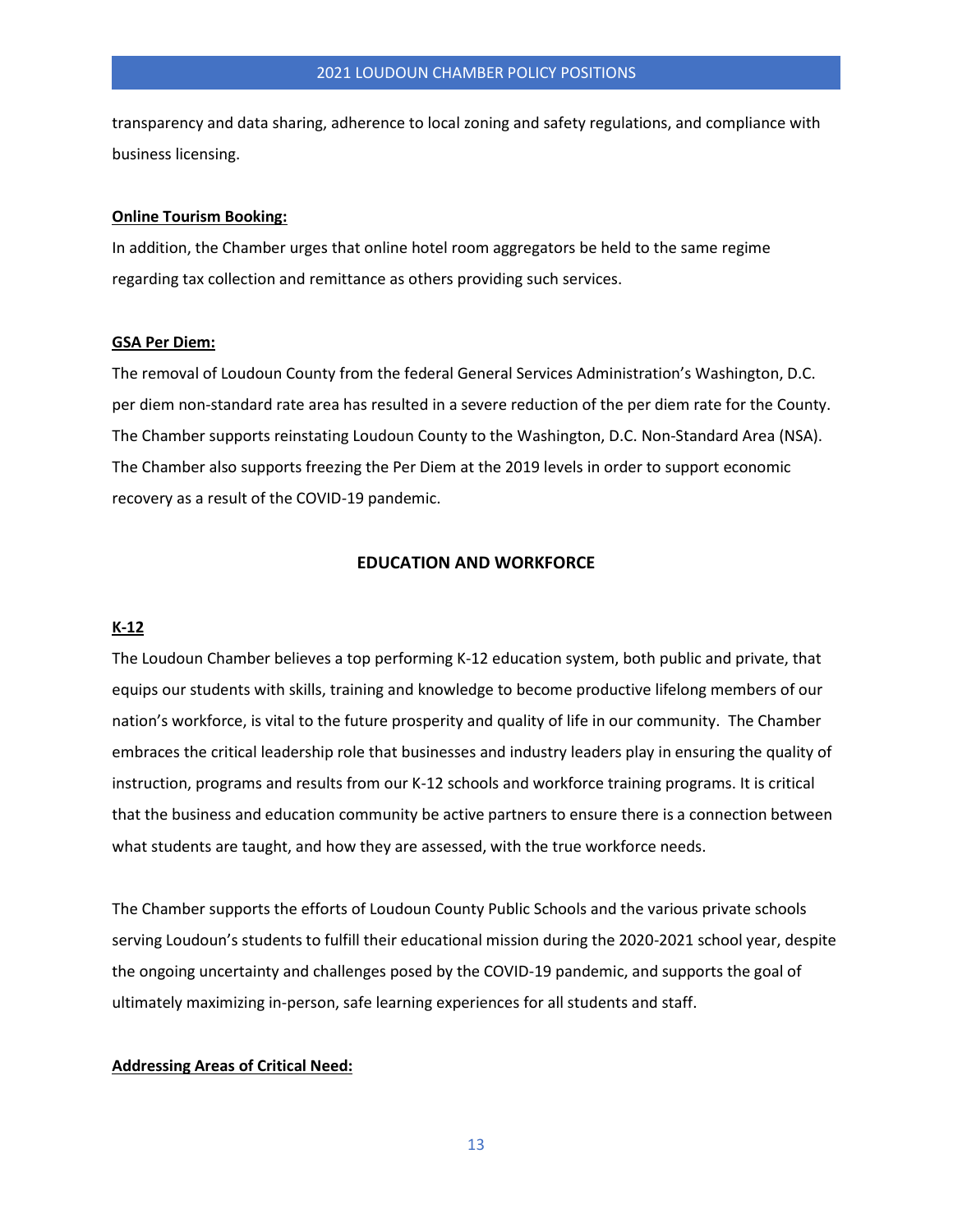The Chamber firmly supports policies and systems in which students are expected to achieve at internationally competitive levels of proficiency, particularly within areas of critical need – such as Science, Technology, Engineering, Mathematics and Healthcare (STEM-H). To achieve this aim, the Chamber supports policies and practices within Virginia's educational systems that ensure the highest quality instruction, content and learning environment, and which advance the values and benefits of diversity, equity and inclusion for all students and employees.

# **Local Composite Index:**

The Chamber supports state and federal education funding that more appropriately reflects the full costs of all state and federal education mandates in addition to basic education costs. The Chamber continues to advocate for reforms to Virginia's Local Composite Index because, as presently structured. The index places Loudoun County Public Schools (LCPS) at a disadvantage. The current index does not account for Loudoun's unique needs caused by continued and substantial enrollment growth, increasing enrollment of students for whom English is not spoken in the home and is often a second language, and the enormous added financial burden of operating and offering competitive salaries in the high-cost metropolitan Washington, D.C. area. The current index also fails to accurately reflect the limited sources of revenues which local governments can access to pay for education at the higher percentage required through the current formula.

## **Standards of Quality:**

The Chamber supports increased state funding for the revised Standards of Quality by three percent per year until the local share of education costs does not exceed 65 percent and the state share is equal to 35 percent of total costs.

#### **Pre-K Education:**

The Chamber supports consideration of innovative strategies, public and private, to enable availability of affordable pre-K educational opportunities for all Loudoun citizens.

# **Educator Attraction and Development:**

The Chamber supports full restoration of cost of competing funding for teachers and support staff and funding to enable competitive and innovative compensation, as well as benefits packages, to attract and retain highly- qualified teachers. The Chamber supports addressing the teacher shortage in the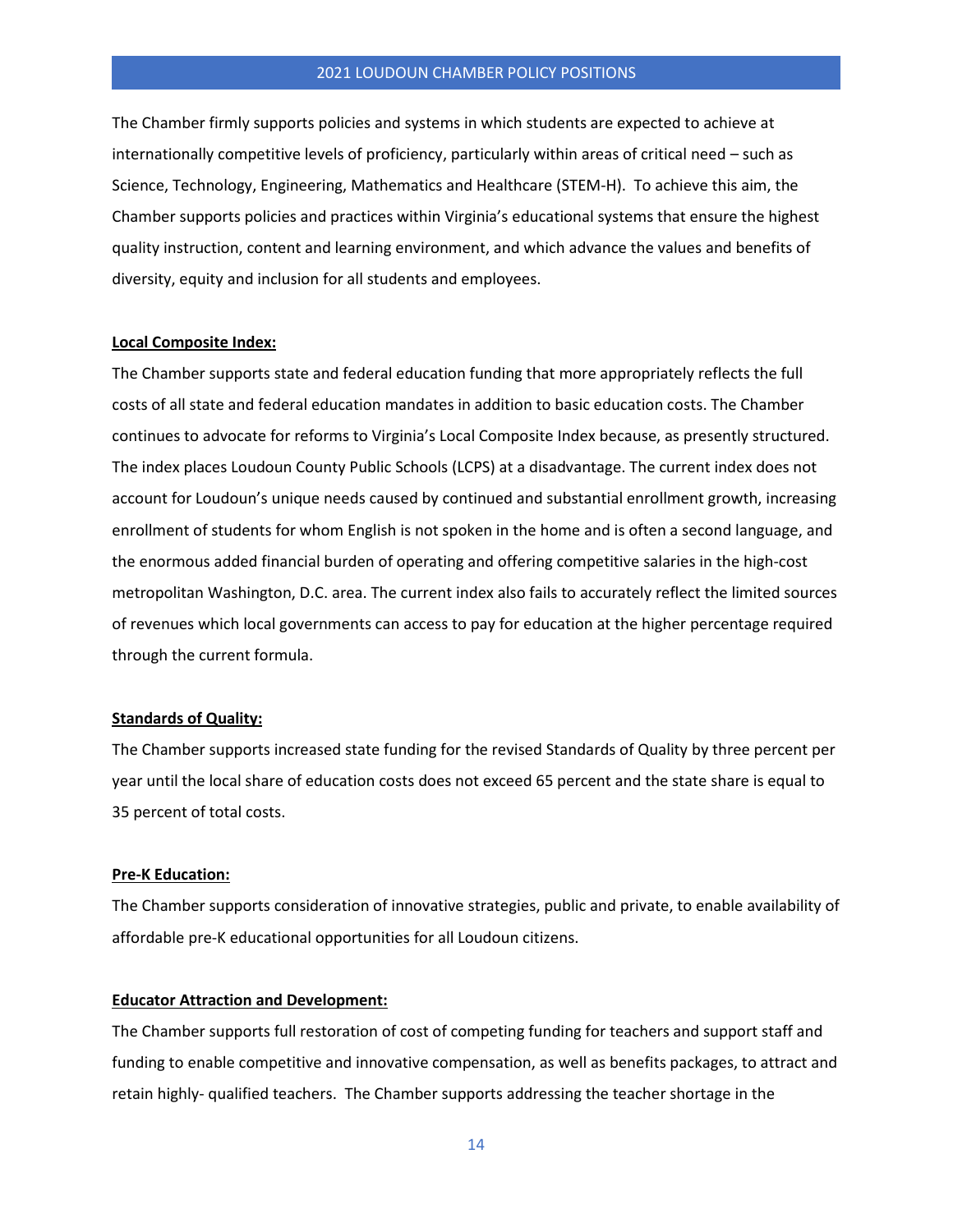Commonwealth by refining and developing multiple, streamlined, affordable pathways into the profession to meet the needs of a variety of individuals, including career switchers, as well as to achieve a more diverse workforce within the educational community. The Chamber supports creating and fostering a culture that incentivizes excellence, innovation and initiative (beyond standardized tests scores as an evaluation method), and that includes meaningful professional development within our education system, to achieve maximum success.

# **School Choice:**

The Chamber supports the choice for parents between traditional schools and other learning alternatives, and development of incentives to encourage "traditional" schools, teachers and administrators to innovate. The Chamber also supports flexible policies that enable public school attendance alternatives to assigned schools, such as open enrollment to better balance total enrollment among schools or enable students to pursue unique educational opportunities, and expansion of online education options for in-school and home-school students to foster successful individual educational outcomes.

# **Charter and Magnet Schools:**

The Chamber supports the continued consideration and use, where and when they are deemed appropriate, of public charter schools and magnet schools that recognize that not all students learn in the same way or have the same interests, to expand the options available to Loudoun County students. The Chamber believes that local authorization and oversight of the inception, planning and support of public charter and magnet schools fosters cooperation and good will between these schools and school divisions and promotes the success of all students.

#### **Teacher Cabinet:**

The Chamber supports the creation of a Loudoun County Teacher Cabinet to provide an opportunity to actively engage a diverse group of Loudoun County teachers and seek input and innovative ideas from those teachers for consideration either within individual schools, as a pilot program, or systemwide. This would also provide an opportunity for stronger connectivity and engagement with our teachers and the opportunity to encourage them to share their ideas and successes so that others may have the chance to benefit from them as well. It would also directly support the development of a culture of excellence, innovation and initiative within our school system.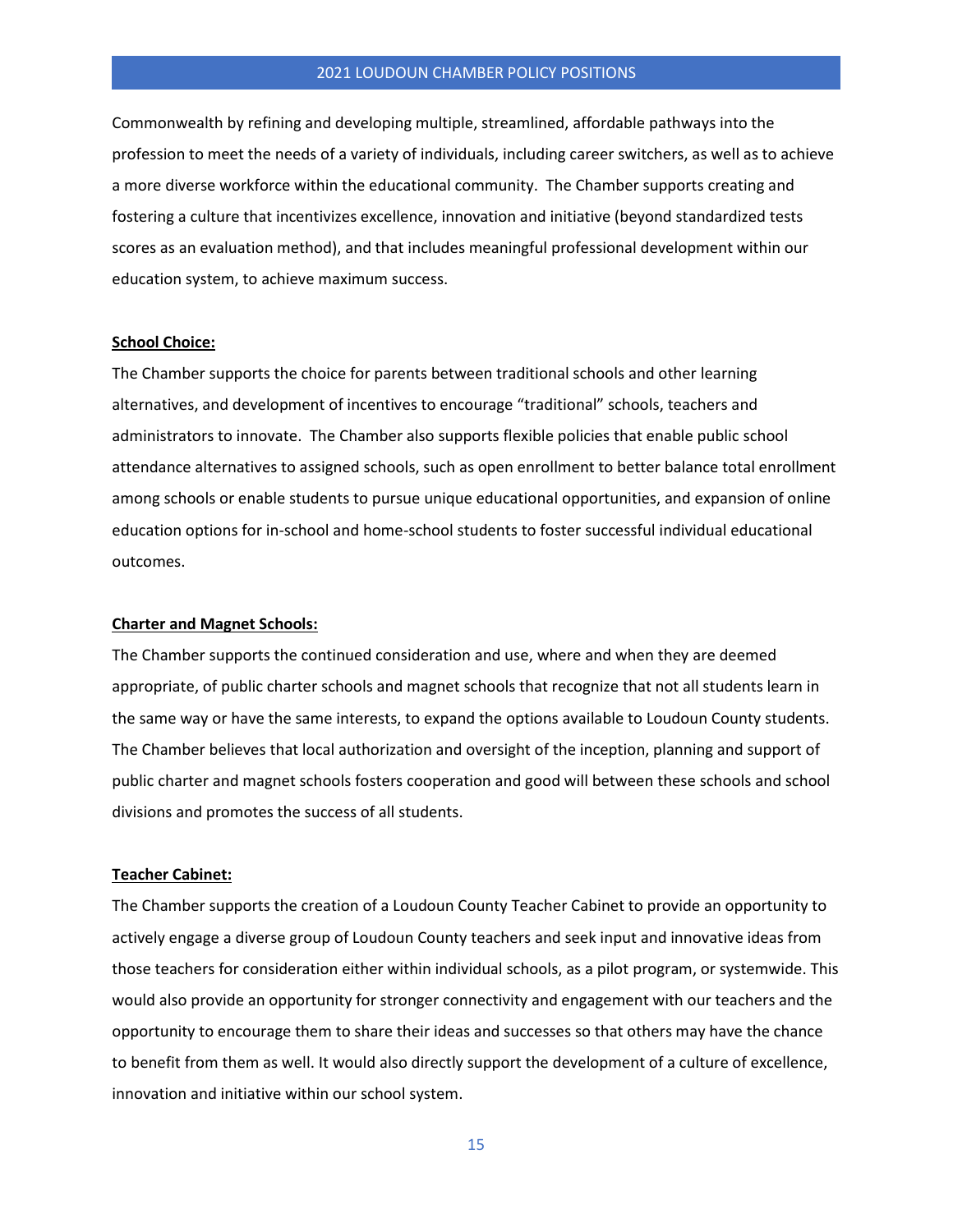#### **Commercial Educational Projects:**

In an effort to support STEM-H at an early age for all students and in recognition of its importance to workforce and economic development, we support projects such as the Children's Science Center, which will offer educational opportunities to the citizens and students of Loudoun County and be a significant tourist draw and thus provide an economic benefit to the Loudoun economy.

# **Technology Usage:**

The Chamber supports continued and even broader use of technology in the classroom, along with adequate professional development for teachers, so that technology can have the maximum benefit for all. The Chamber encourages the school system to seek broader collaboration efforts and exchange of ideas with neighboring school districts as technology takes a greater role in education. The Chamber believes that adequate technology infrastructure and hardware must be available that meets LCPS' needs and enables all schools throughout the County to have affordable, reliable internet access.

# **Board of Supervisor and School Board Collaboration:**

The Chamber believes LCPS, the Loudoun County School Board and the Loudoun County Board of Supervisors must continue to work to implement operational efficiencies within our school system. The Chamber also supports implementation of creative approaches to maximize and supplement traditional education funding. The Chamber also calls on the Loudoun County Board of Supervisors, the Loudoun County School Board and LCPS to continue their efforts to work together on school site selection and land use permitting to further streamline the process and locate new schools in a manner that supports both the education and economic development mission of our community. The Chamber continues to strongly oppose the use of commercially planned or zoned land for school sites, given the importance of preserving this land for future economic development opportunities.

#### **Outsourcing:**

The Chamber supports careful evaluation of services currently provided by school system employees to determine if such services may be outsourced to provide greater efficiency, cost savings, competition and business opportunities in the private sector, while still maintaining the highest quality educational environment.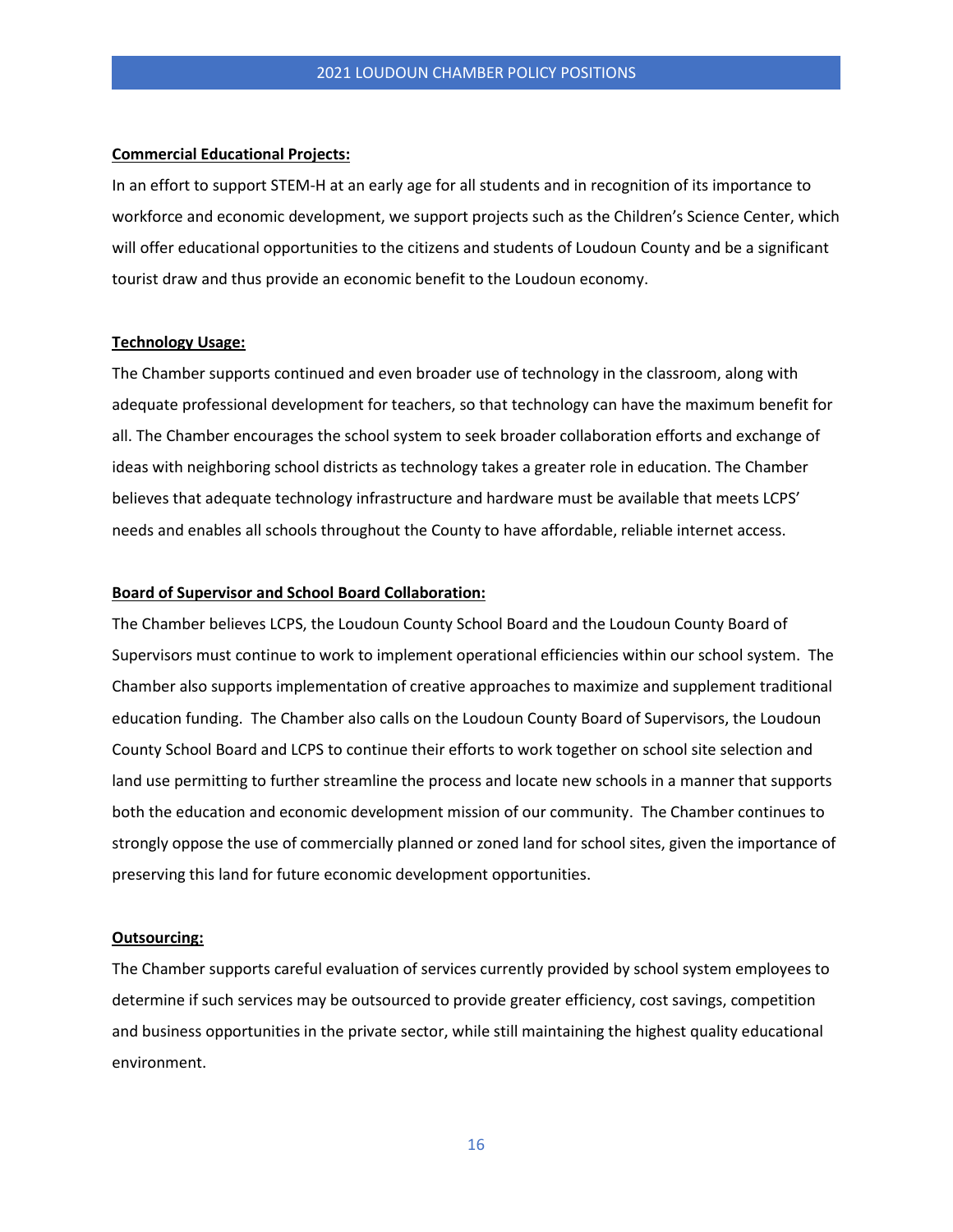# **Consolidation:**

The Chamber supports consideration of consolidation of county and school functions to achieve increased efficiencies and cost savings while still maintaining the highest quality educational environment.

## **Public - Private Partnership:**

The Chamber supports continued and increased partnerships with nonprofit organizations and foundations in both funding and programming, given the demonstrated success of such programs and the geographic access to additional potential partners. The Chamber also supports continued and greater use of school-business partnerships as a way for businesses to provide valuable resources of time, energy and funding to support the schools.

# **K-12 Workforce Readiness:**

The Chamber supports development of innovative efforts which help enhance Loudoun's traditional K-12 educational system, providing a pathway for Loudoun students to further education or immediate employment in the region's high demand employment sectors. This should include opportunities to receive college credit while in high school through dual enrollment, Advanced Placement, industry certifications or a combination of these strategies.

In recognition of the vital link between schools and the region's potential skilled workforce, the Chamber further supports strong business-education partnerships to develop training programs for specific high demand and specialized industries, and a stronger focus on college and/or career readiness for students earlier in their K-12 education experience to better prepare them for success in whatever path they choose.

# **Academies of Loudoun:**

The Chamber supports the Academies of Loudoun as a center for career and technical education programs that provides opportunities for Loudoun students to innovate and collaborate, utilizing robust public/private partnerships.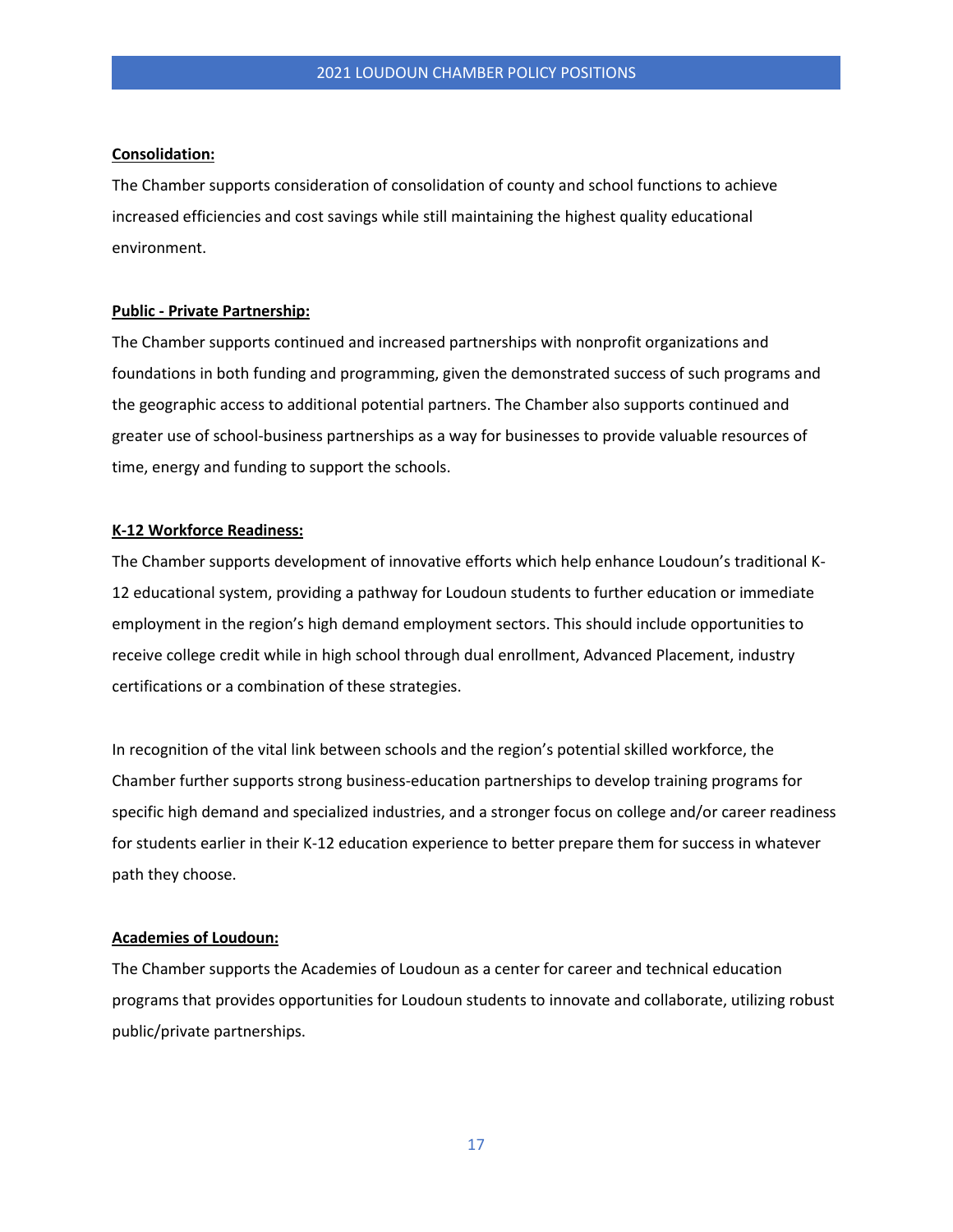#### **Future Educational Alternatives:**

The Chamber supports exploration of additional, innovative academic pathways for Loudoun's students, such as the International Baccalaureate (IB) program, in order to provide further educational alternatives and enhanced opportunities for students at schools throughout the county and at all grade levels.

# **Higher Education and Workforce Development**

The Loudoun Chamber recognizes the importance of and supports all the colleges and universities, both public and private, which provide high quality high school dual enrollment opportunities, in addition to undergraduate, graduate and professional education to Loudoun's residents. The existing need for lifelong education and training demands a higher education infrastructure that is accessible, both online and on campus, that is dynamically changing to meet the demands of the times and to produce the diverse workforce employers are seeking, and that is supported by adequate state funding, local capital support, loan guarantee programs and other financial means. The Chamber supports positioning the Commonwealth's public and private higher education institutions to play a full role in shaping job creation in a global knowledge-based economy. The Chamber calls on the Commonwealth's elected leaders to continue investing in state funding for higher education in order to shift some of the burden of funding from students and families. The Chamber believes, however, that new state investments should especially be targeted toward specific and definable goals.

## **Enrollment and Programmatic Growth**

The Chamber supports significantly increasing the percentage of college-age Virginians enrolling in institutions of higher education and attaining degrees, or obtaining workforce credentials or certifications, and continuing aggressive expansion of the number of high-quality certificate programs and associate, bachelors, and graduate degrees awarded in an effort to prepare more Virginia residents to be employed in the Commonwealth's diverse knowledge-based economy and service economy, including hands-on trades. Targeting the creation of new degrees in high income, high demand job sectors. Virginia's economy will depend on increasing the number of workers able to take on jobs in high demand fields of science, technology, engineering and math, and other critical areas experiencing workforce shortages.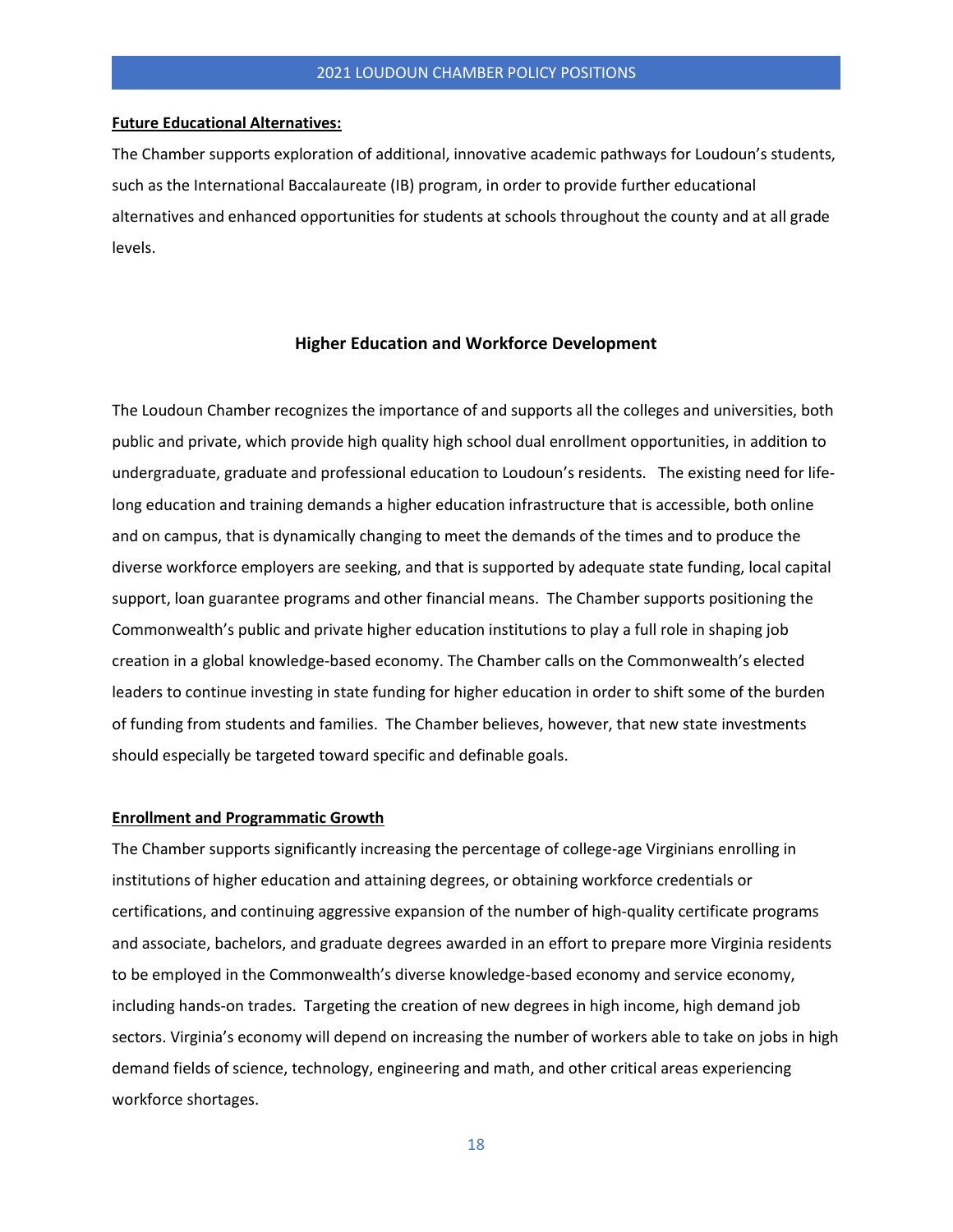# **Internships:**

The Chamber encourages the creation of high-quality internship experiences (preferably paid) for college students. College graduates with real-world job experience are at a significant advantage when launching their careers.

#### **Cybersecurity Programs:**

The Chamber supports continued state funding for initiatives that develop the cybersecurity workforce, such as the Commonwealth Cyber Initiative approved by the General Assembly in 2018. The CCI will bring together Virginia's higher education community and the private sector to create a consortium that will work together to develop innovative cybersecurity strategies, conduct cybersecurity research and development, and help train future cyber leaders. Innovation drives the Northern Virginia economy and Loudoun businesses need an expanded way to interact with the area's higher education institutions to produce and commercialize original research. The Commonwealth remains one of the few states that do not have dedicated funding for technology transfer. University-based research can only be brought to market quickly if the Commonwealth supports it, and the Chamber believes the new Commonwealth Cyber Initiative can serve as a model for developing further collaborative efforts in other sectors.

# **Industry Certifications:**

The Chamber has long supported public and private efforts in job-specific, real-world training and believes this unique resource should be expanded and enhanced through increased and more consistent state funding and expanded access to certification programs, increased funding for financial aid for those students seeking industry certifications, matching state funding to encourage the private-sector to partner with the community college system to train workers, and an education effort to increase awareness of job opportunities for students achieving industry certifications. Further, the Chamber strongly supports efforts to increase the number of students graduating, transferring to four-year institutions, and/or receiving workforce credentials, with emphasis on industry certifications and other credentials that provide a pathway to high-wage, high skilled jobs. To the extent that these certification and credentialing initiatives could be offered at four-year colleges and universities the Chamber supports that as well, along with increasing the state funding identified to support the Commonwealth's Workforce Credentials Initiative.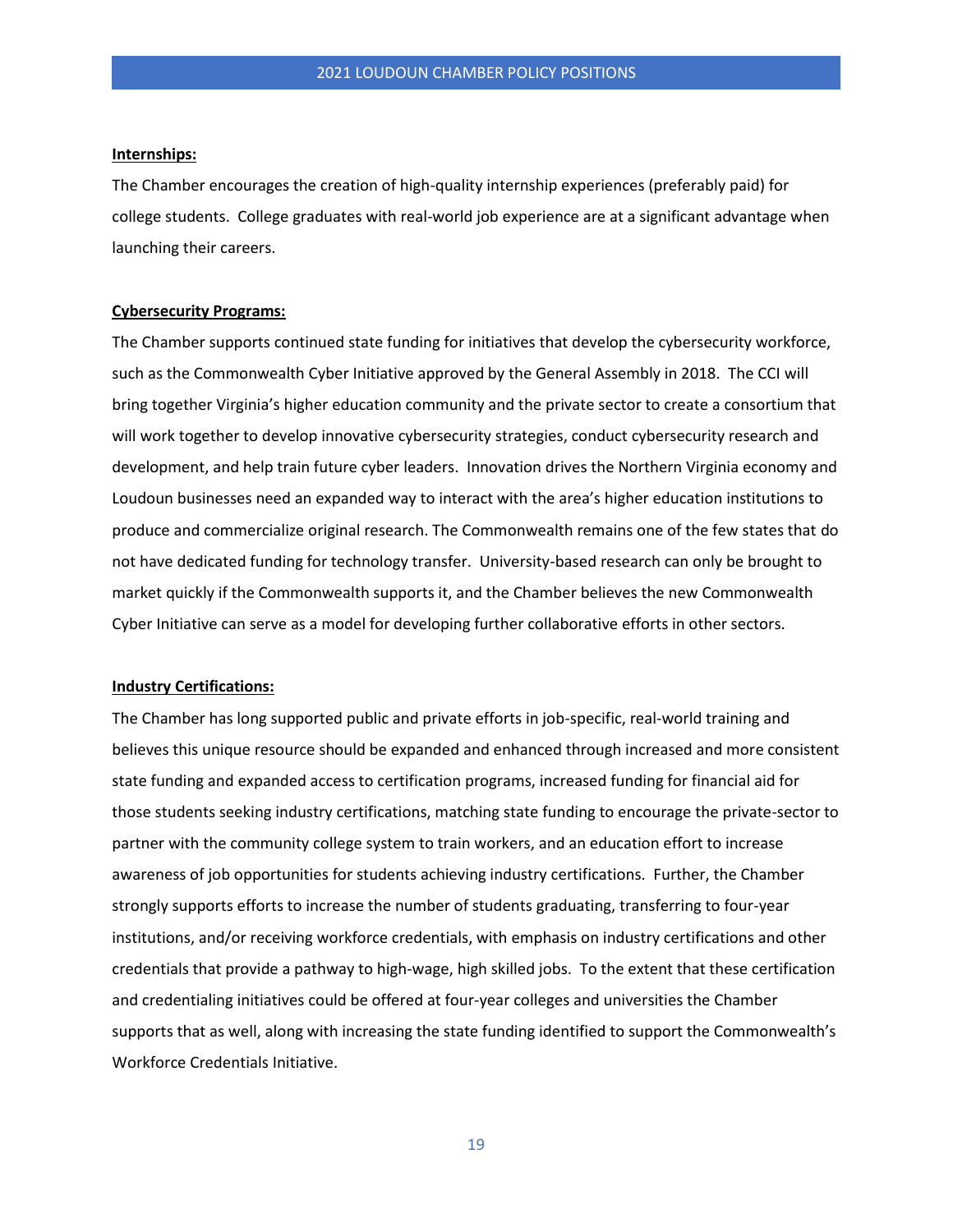#### **Secondary Education Affordability:**

The Commonwealth and our higher education institutions must do more to encourage a greater number of students to seek education beyond high school in areas of application to workforce need. The cost of education should not be a barrier to getting a degree. Financial aid is a key ingredient in this affordability challenge. Without increases in state-funded financial aid, access and affordability will remain a problem.

With regard to our publicly funded institutions, the Chamber advocates a sustained, long-term program of higher education investment, reform and innovation – embodied in state law – to ensure affordable access for students and to generate strong economic activity, revenue growth for the County and lower social service costs. Overall funding for public higher education institutions remains inadequate to fully address the workforce development needs of our region. The Chamber believes that each institution must be provided the flexibility to address any fiscal shortages by balancing the needs of mission-critical activities against student affordability.

# **Tuition Grant and COLA:**

The Chamber continues to support sufficient Tuition Assistance Grant funding, both for undergraduate and graduate students, and notes that a periodic Cost of Living Adjustment (COLA) for college and university employees should occur more regularly than in recent years.

#### **Capital Project Reimbursement:**

In addition, we urge the Governor and General Assembly to make permanent the existing program that reimburses institutions when they use their own funds to advance planning for critical capital projects for public four-year institutions and community colleges.

# **Two and Four-Year Institution Partnership:**

The Chamber supports partnerships between two- and four-year institutions in an effort to provide access to affordable degree completion. For example, the Chamber fully supports ongoing funding for programs like SySTEMic Solutions, a collaboration between the Northern Virginia Community College, higher education institutions and public schools, which prepares students for careers in STEM fields. The Chamber also supports the ADVANCE Career Accelerator, a new career services platform designed by George Mason University and the Northern Virginia Community College to create stronger education-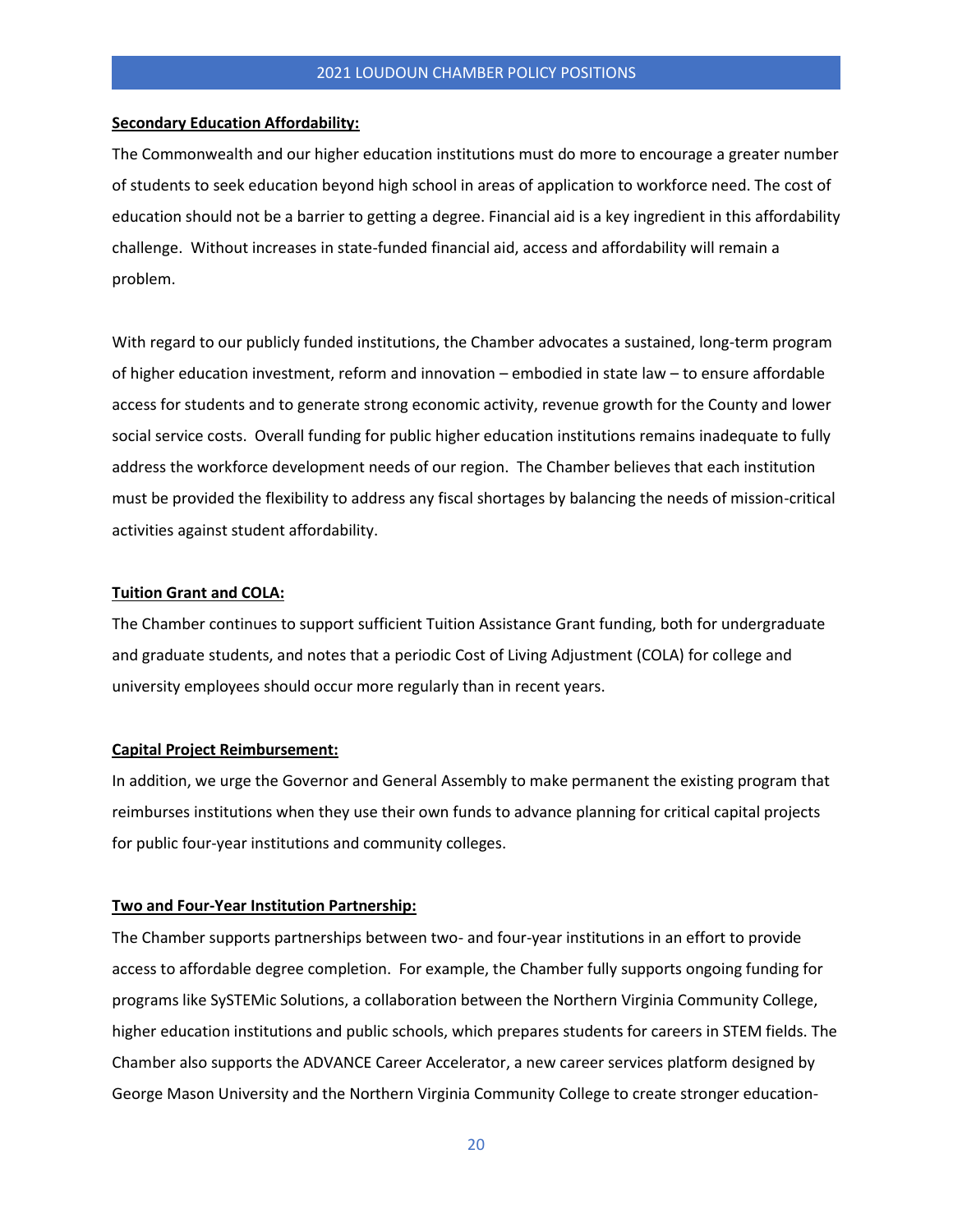workforce connections to ensure that program curricula are aligned with industry needs, and to offer students relevant career learning experiences.

#### **State Transfer Grant Program:**

The Chamber supports enhancements to the established State Transfer Grant Program, particularly for students in STEM-H fields, which helps to increase the rate of bachelor's degree completion for students moving from two-year to four-year institutions.

#### **Military Veteran Job Training:**

The Chamber supports help for programs that provide veterans and their families with access to job training, education programs and credit for documented military training and experience gained during their service is essential for filling job vacancies, especially in cybersecurity and other IT fields.

## **Career and Technical Education:**

The Chamber supports the establishment of varied pathways for students to earn credits toward graduation and/or career and technical education credentials. This would allow for a more individualized path to achieving a career and college-ready designation at the secondary level. In addition, the Chamber supports added state funding to allow school divisions to adjust their career and technical education programs to better meet the changing workforce needs within their communities, and to ensure equal opportunities for all students.

# **EMPLOYMENT AND LABOR ISSUES**

The Loudoun Chamber supports legislative and regulatory policies that stimulate economic growth and job creation by allowing businesses to fairly manage their personnel resources without undue government or outside intervention. The Chamber supports allowing free market conditions to determine important labor issues, such as compensation and conditions of employment, and supports all employers meeting their legal and ethical obligations to their employees and the government. The Chamber opposes expanded government manipulation of the workplace, including legislation and regulatory policies that would limit an employer's right to operate during a labor dispute. **Immigration:**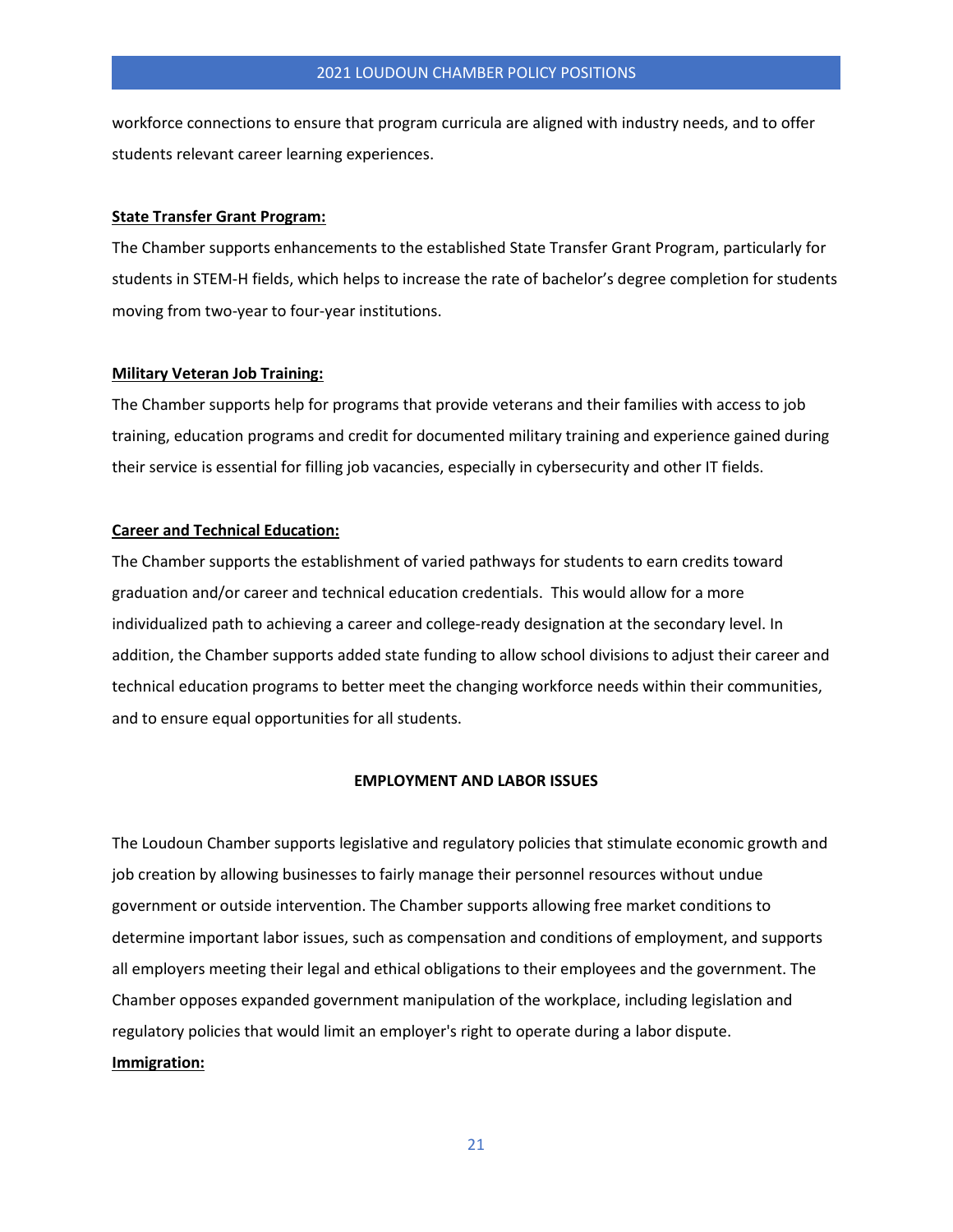The Chamber advocates that all businesses strictly comply with state and federal labor laws regarding the screening of citizenship documentation provided by employees, to avoid the hiring of individuals who are not lawfully residing in the U.S. The Chamber advocates that any worker verification system not unduly burden employers, be properly funded, and have a high data integrity confidence factor.

The Chamber also recognizes that immigrants play a key role in the prosperity and growth of Northern Virginia, filling key jobs in every sector of our economy and contributing to the rich cultural and intellectual experience that characterizes our region. To remain competitive and grow to meet future demands for products and services, businesses need access to skilled and unskilled foreign workers to fill jobs.

In support of these objectives, the Chamber supports initiatives that will ensure an adequate supply of workers to support businesses in this region, including a limited guest worker program to fill gaps in our workforce, continue to expand the availability of visas for professionals and highly skilled workers, support seasonal industries and small businesses, and address temporary labor shortages.

# **Unionization and Right-to-Work:**

The Chamber supports Virginia's Right-to-Work law and opposes any existing or proposed local, state or federal laws or regulations that would undermine it. The Right-to-Work law permits workers the freedom to choose whether to join a union and has played a historically significant role in the Commonwealth's nationally recognized economic and employment growth. The Chamber opposes all federal legislative or regulatory proposals that undermine the rights of Virginia's workers to secret ballot elections to decide whether to form a union.

The Chamber also opposes the creation of micro-unions, which undermine Virginia's Right to Work laws by allowing unions to be formed, not by the preference of the employees as a whole, but rather by each individual department, section or other faction within a workplace. The Chamber opposes legislative and/or regulatory proposals that unduly burden business owners such as wage levels and work hours, and collective bargaining in the absence of an agreement between management and employees.

# **Joint Employer Standard:**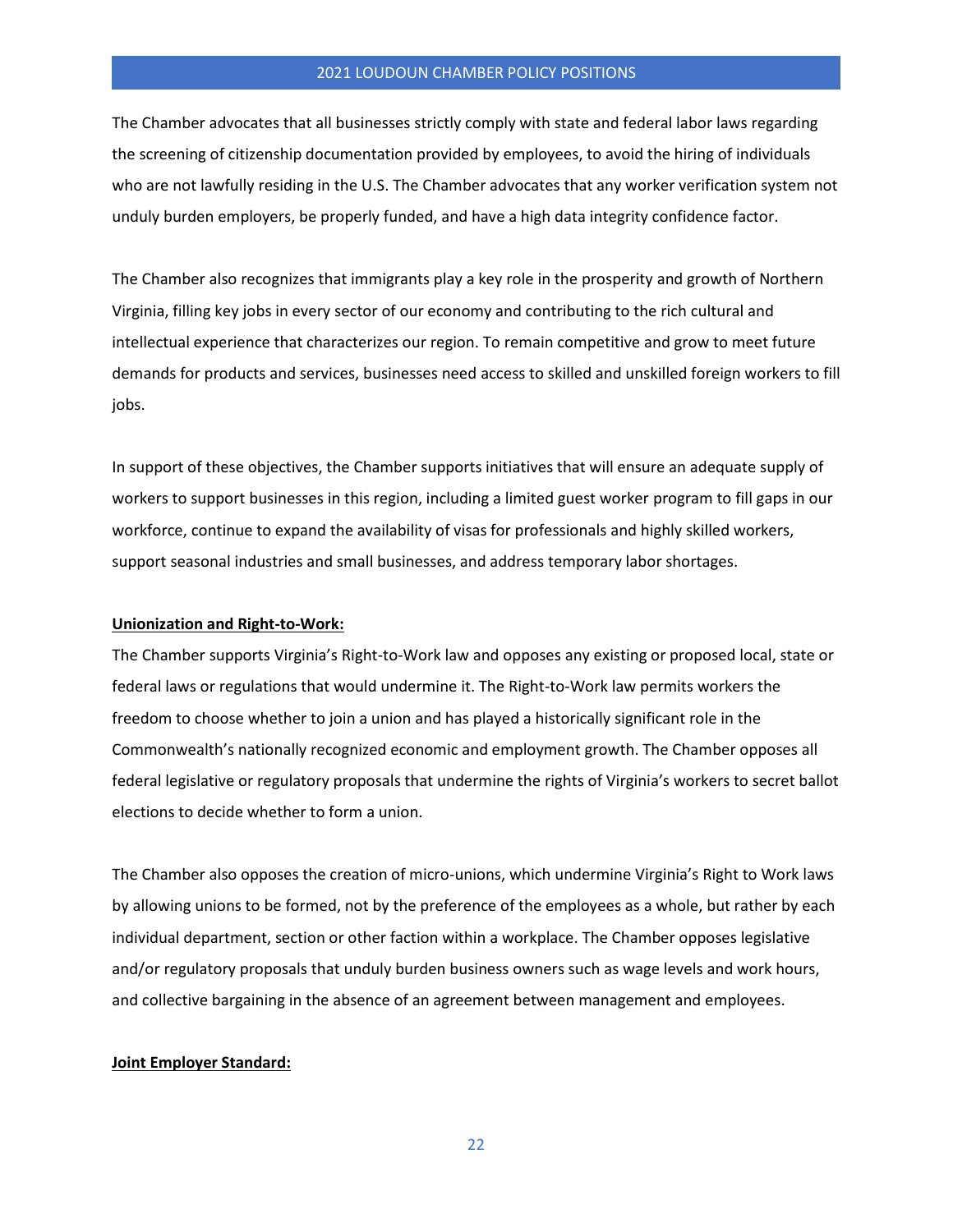The Chamber supports well-established joint employer standards under the National Labor Relations Act, Title VII of the Civil Rights Act, and other federal and state laws that have existed and worked well for many years. Generally, these standards permit separate entities to be determined to be a joint employer only if they exercise direct and immediate control over another business's employees, including having the ability to hire, fire, discipline, supervise or direct an individual. The Chamber opposes loosening of these standards such that one employer could be held liable for labor and employment law violations of another employer for which the first employer had no direct control or responsibility.

# **Unemployment Compensation:**

The Chamber supports Virginia's unemployment compensation laws, which provide adequate and temporary financial assistance, at the expense of employers, to employees who become unemployed through no fault of their own. The Chamber opposes the extension of benefits to workers who, through their own actions or inactions, become unemployed, including during an employee strike.

# **Wage and Benefit Mandates:**

The Chamber opposes any new wage and benefit policies or mandates – including but not limited to the minimum wage, paid sick, medical or family leave – that do not take into consideration, and adequately address, the regulatory and financial burdens placed on employers, especially small businesses. The Loudoun Chamber flatly opposes any effort to impose new wage and benefit policies or mandates without thoughtful and meaningful consultation with Virginia's employer and business advocacy organizations.

# **Workers' Compensation:**

The Chamber opposes any changes to Virginia's workers' compensation law that would increase costs and regulatory burdens on businesses, or otherwise undermine the law's existing sound principles and purpose.

#### **Davis-Bacon Act:**

The Chamber supports the outright repeal of the Davis-Bacon Act, which requires businesses to pay employees in the construction industry government-determined prevailing wages and benefits on federal and federally assisted construction contracts exceeding \$2,000 in total cost. The Chamber also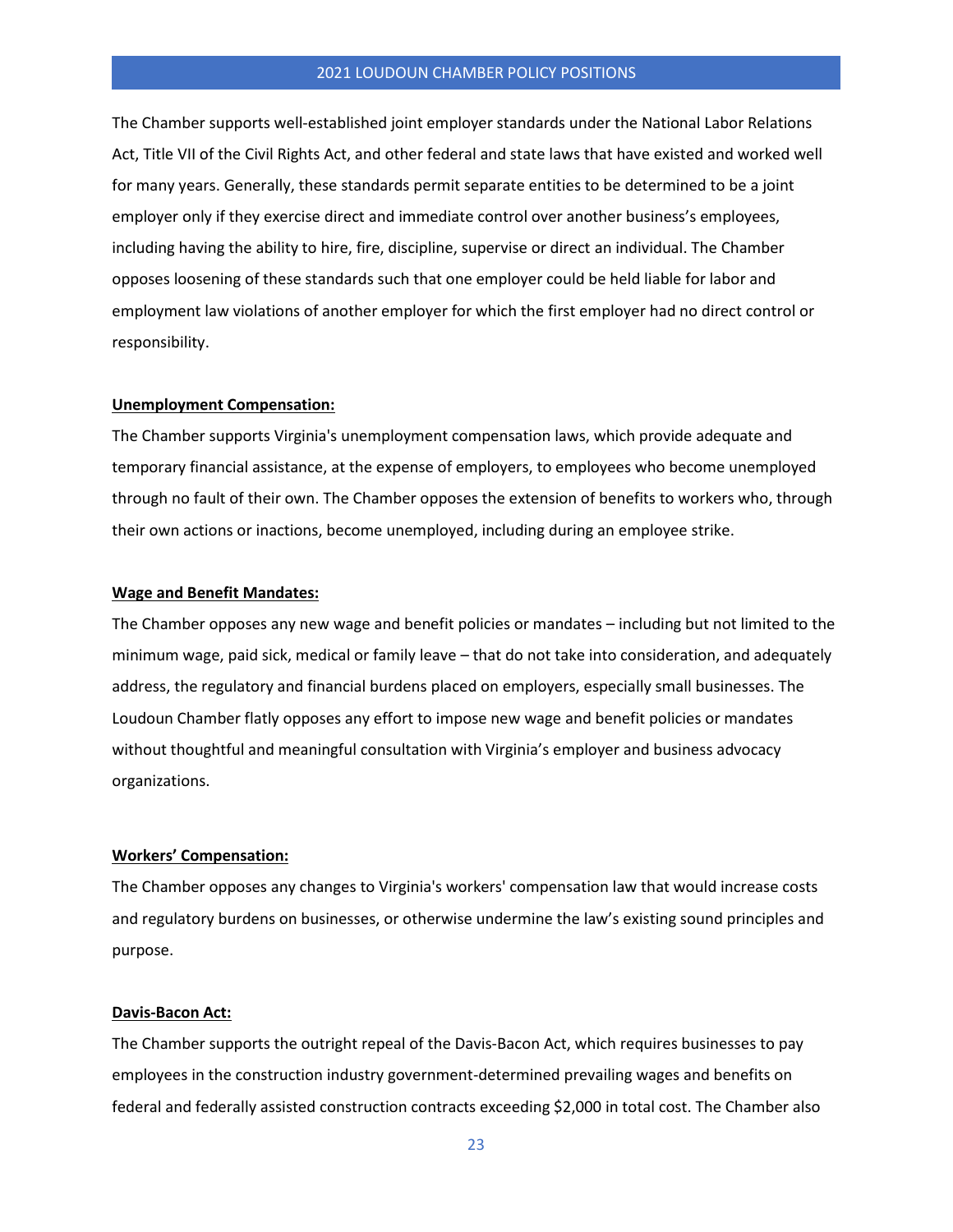opposes expanded interpretation of this law to cover minor activities that are ancillary to the overall contract.

#### **Project Labor Agreements:**

The Chamber opposes project labor agreements (PLAs) mandated by local, state and federal governments, and other entities, on taxpayer-funded construction projects. Government-mandated PLAs end open, fair and competitive bidding on public works projects by discouraging competition from qualified nonunion contractors and their nonunion employees.

## **In-sourcing:**

The Chamber opposes any federal, state, or local in-sourcing of private-sector labor positions to government-sector positions, unless the function being in-sourced is inherently governmental in nature and/or the in-sourcing decision is substantiated by a bona-fide cost-benefit analysis that shows that efficiencies and documented cost savings will result from the in-sourcing activity. Any such cost-benefit analysis must reflect all true costs associated with both the private-sector activity, as well as the government-sector activity, to include items such as, but not limited to, direct labor costs, fringe benefit costs, retirement costs, overhead costs, general and administrative costs, and any other direct and indirect costs that would be incurred by either party.

# **Out-sourcing / Commercial-off-the-shelf Acquisition:**

The Chamber opposes government competition with private industry and encourages out-sourcing of government-sector contracts and positions when such competition exists. The Chamber also supports efforts to ensure that federal procurement officials adhere to the provisions of the Federal Acquisition Streamlining Act (FASA) which require that federal agencies, to the maximum extent practicable, procure commercial-off-the-shelf (COTS) technology that is available to meet their needs.

#### **Background Checks:**

Criminal and credit background checks can be a useful tool for employers to protect customers, workers and assets. The Chamber opposes any effort at any level of government to restrict the ability of employers to use these tools to appropriately screen job applicants.

# **Independent/Outside Contractors:**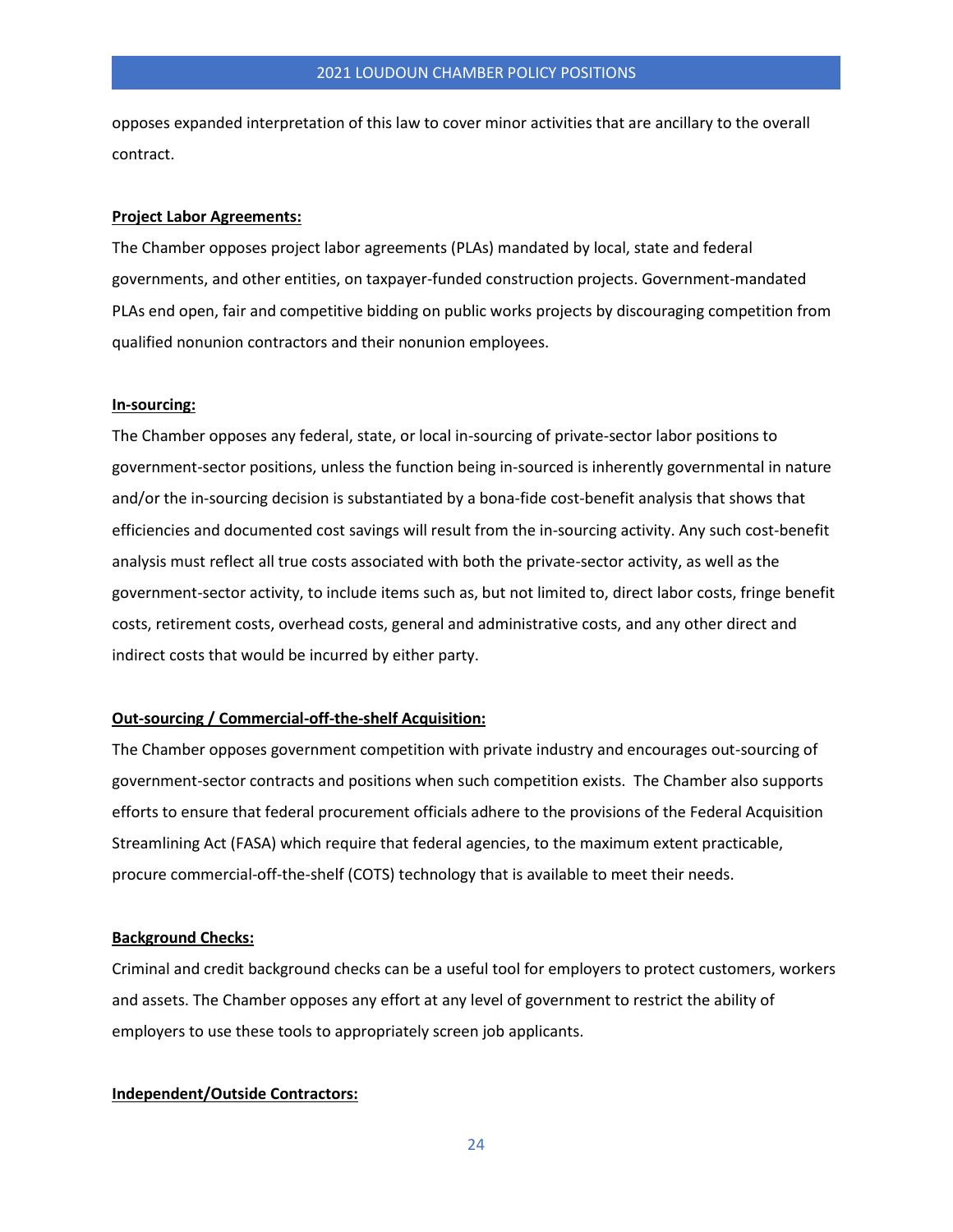The Chamber opposes any initiative which would unduly prevent or otherwise restrict businesses from utilizing the services of independent/outside contractors in full compliance with current Virginia and federal laws. The Chamber also opposes any effort, by statute, administrative or legal action, to redefine the term "contractor" to impose additional wage and benefit costs on employers.

#### **LAND USE**

# **Comprehensive Plan Reviews:**

The Chamber supports a strong and effective business stakeholder input and review process for the continued improvement of Loudoun's Comprehensive Plan, in part to ensure that land use policies and land use designations reflect the current and future needs of businesses. The Chamber also advocates that Loudoun County conduct and complete a regular and thorough review of its Comprehensive Plan – touching on all components of the Plan – at least every five years. The Chamber believes each revision should provide maximum flexibility to allow landowners and other businesses to adapt to changing market and economic conditions.

# **Transit Station Area Development:**

The Chamber supports a safe, reliable, and appropriately managed Metrorail system as a critical component of the County's economy. The Chamber supports policies that will continue to encourage transit-oriented, mixed-use development principles around Metrorail stations and multimodal transit use that will reduce automobile traffic, provide access to safe and reliable transportation for all employees, incorporate safe pedestrian and bicycle options, increase the County's commercial tax base and supply of affordable and attainable housing stock. The Chamber supports incorporating urban forms of residential development at Metrorail stations to achieve live-work centers, support the County's existing economic development objectives, and provide a mixture of housing types and sizes to enhance affordable and workforce housing opportunities and options for residents with different income levels.

## **Urban Transportation Investment:**

To address transportation infrastructure needs around Metrorail stations, the Chamber supports publicprivate partnerships between employers, transit agencies, county, state and developers.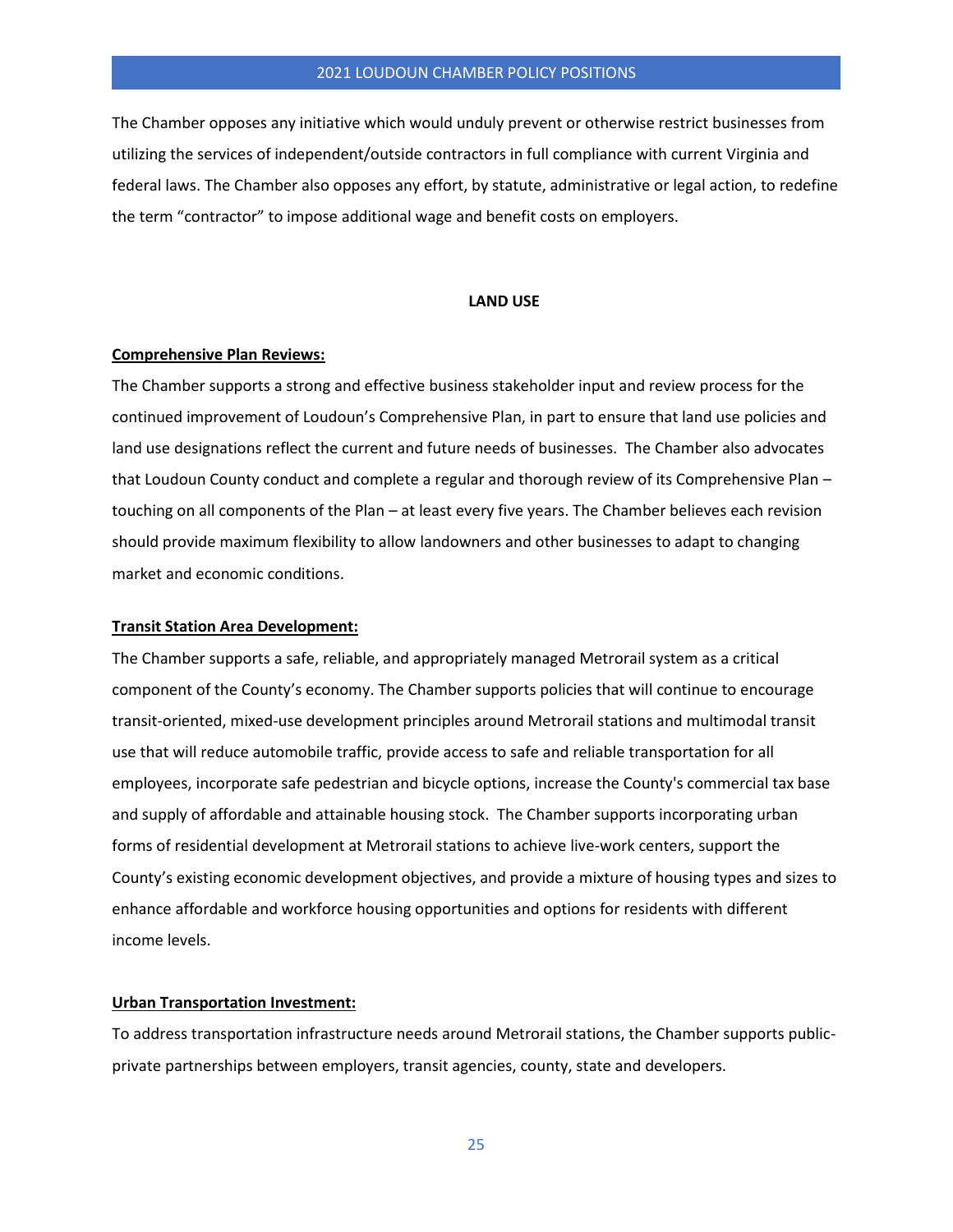#### **Interim Uses:**

The Chamber also favors interim development strategies regarding the evolution, repurposing, and greater utilization of existing underdeveloped properties into dense, mixed-use development.

## **Airport Compatible Uses:**

The Chamber supports carefully considered Airport-compatible uses with respect to the Airport Impact Overlay District

# **Proffer Reform:**

The Chamber encourages the County and developers to consider additional strategies and policies that would provide flexibility with respect to conditional zoning entitlements and continued private-sector investment.

## **INFRASTRUCTURE INVESTMENT**

The Loudoun Chamber supports managed, thoughtful growth in the County. This includes support for well-planned commercial, residential, and mixed-use growth and development that will bring additional resources to the County to help address the infrastructure challenges we face. The Chamber supports use of public-private partnerships and other creative initiatives that will increase the availability of resources to invest in critical infrastructure. The Chamber also supports an open dialogue and improved coordination between the business community and public sector on development and infrastructure issues.

# **Regional Transportation Solutions:**

The Chamber continues to support sustainable, long-term regional, statewide and federal transportation funding. To ensure new and existing transportation revenues are well invested, the Chamber supports performance-based evaluation and prioritization of projects in the regional and statewide transportation plans.

The Chamber supports construction of a comprehensive regional transportation grid and urges the Northern Virginia Transportation Authority (the Authority) to be regional in its approach above all else,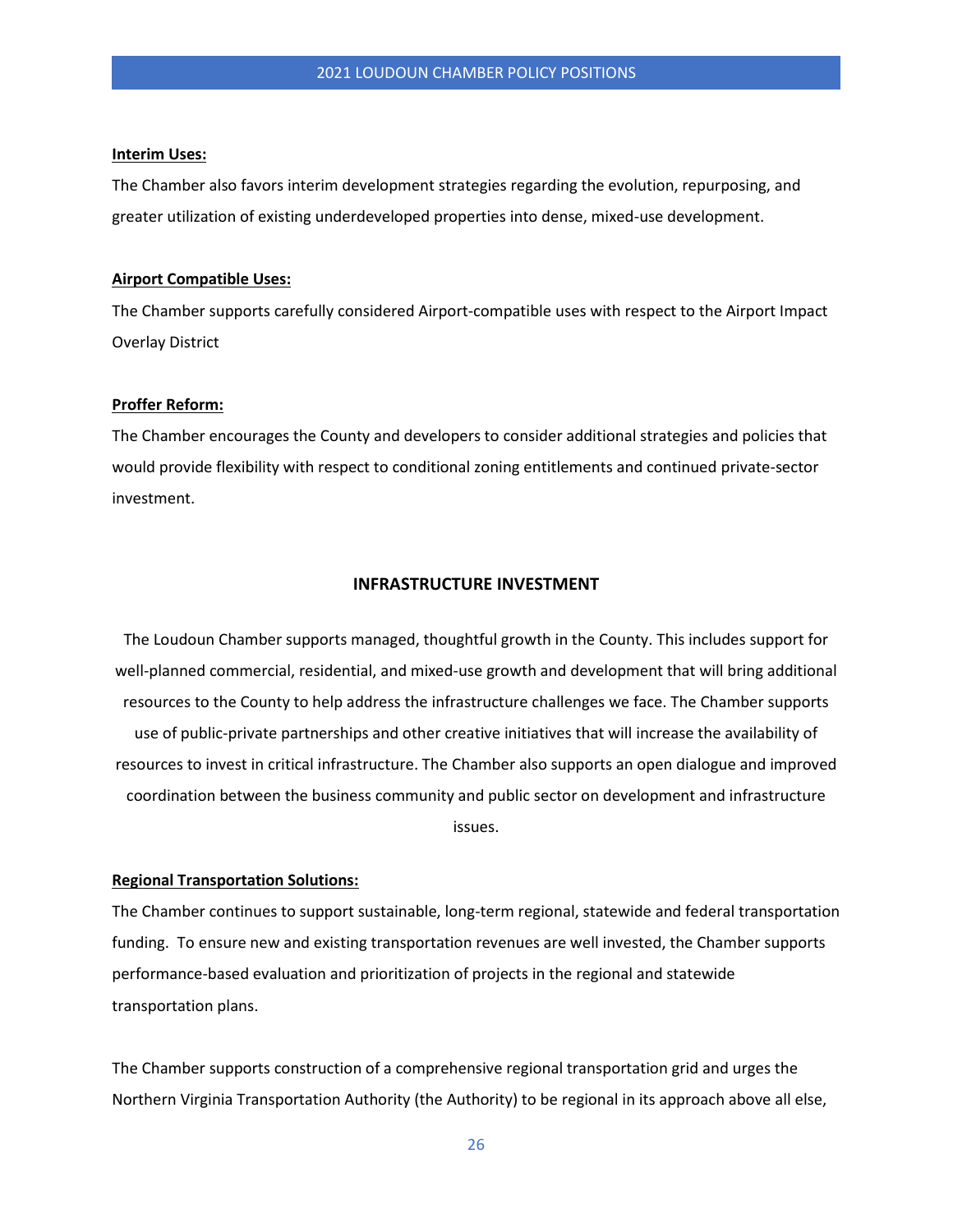and to prioritize regional improvements based upon its adopted performance-based criteria which emphasizes congestion relief. The Chamber further urges the Authority to leverage and invest local, regional and state revenues in regional solutions that move the most people in the most cost-effective manner.

# **Congestion Relief Funding:**

The Chamber supports the most efficient use of current transportation dollars with emphasis on congestion reduction and economic development. The Chamber opposes using revenue from the Commonwealth Transportation Fund for non-transportation purposes.

# **Highway Maintenance and Operating Fund:**

The Chamber also endorses requiring the Highway Maintenance and Operating Fund to be selfsustaining and supports efforts to prohibit transfer of construction funds from the Transportation Trust Fund to make up for maintenance funding deficiencies.

#### **Restoration of Regional Funds:**

The Chamber also supports the complete restoration of the \$102 million in regional funds transferred from the NVTA and the local government partners as part of the state's decision to provide dedicated funding for Metro.

#### **Local Transit:**

The Chamber supports local transit to serve major job centers in the County and the use of advanced technology and integrated communications to improve transit accessibility and help alleviate traffic congestion.

#### **The Bi-County Parkway:**

The Chamber supports final design and construction of this project in a manner that mitigates impacts and further, the Chamber supports protection of right-of-way which will extend the Route 234 Bypass (the Prince William County Parkway) from the I-66 corridor to Route 50 and Northstar Boulevard. The Chamber also supports protection of a right-of-way to connect Northstar Boulevard to Route 606. Further, the Chamber supports a process that properly evaluates and compensates property owners around any eminent domain uses connected with the Bi-County Parkway.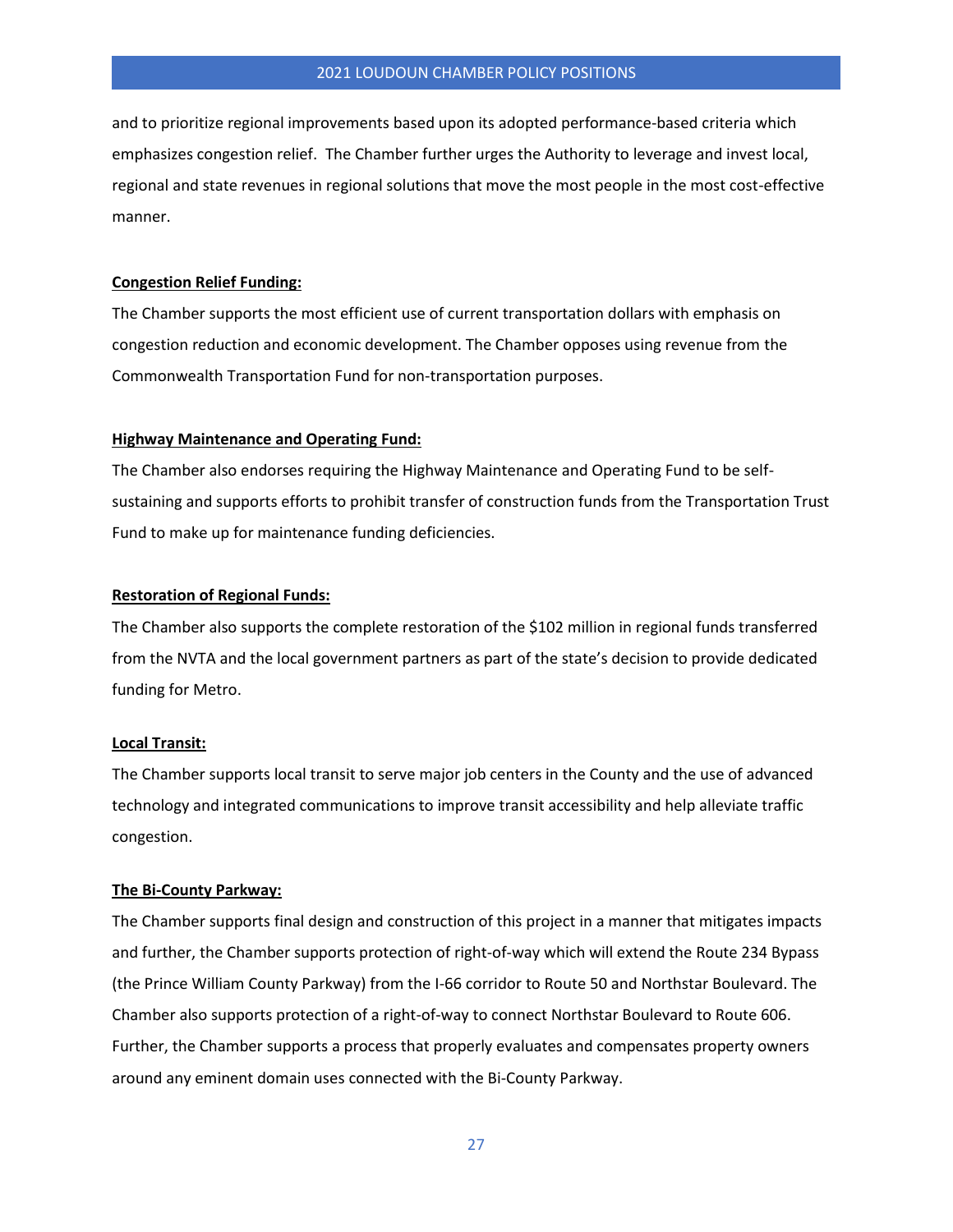#### **The Metrorail System:**

The Chamber acknowledges a properly managed Washington Metropolitan Area Transit Authority (WMATA) system is a key part of the future economic growth and success of Loudoun County. The Chamber strongly endorses significant reforms for Metro in three areas – governance, funding, and operations. This endorsement includes support for new federal dedicated capital and operating funding for WMATA and strategic use of new regional funds for maintenance.

# **Dulles Greenway:**

The Chamber continues to support graduated tolling and other tolling options along the Dulles Greenway in order to increase utilization of that existing transportation corridor and reduce use of alternative, congested routes. The Chamber also supports legislation that will empower the State Corporation Commission to determine toll increases based on the actual cost of operating and maintaining the roadway, and not indirect costs: including lobbying services, excessive compensation, and entertainment expenses.

#### **Potomac River Crossings:**

The Chamber supports proper funding for repairs and improvements to the American Legion Bridge. In addition, the Chamber supports the identification of right-of-way for and construction of an additional Potomac River crossing in Loudoun County.

#### **Route 28:**

The Chamber supports completion of the conversion of Route 28 into an eight-lane limited access freeway between I-66 and Route 7.

#### **Route 50:**

The Chamber supports expansion of Route 50, and improvements to the collector road network and interchanges in the Dulles South area.

#### **Route 15:**

The Chamber supports improving and re-locating portions of U.S. Route 15 between Leesburg and Point of Rocks and establishing a new location for the future replacement of the Point of Rocks Bridge.

#### **Route 9:**

The Chamber supports improving portions of Route 9 to enhance connectivity with Route 7.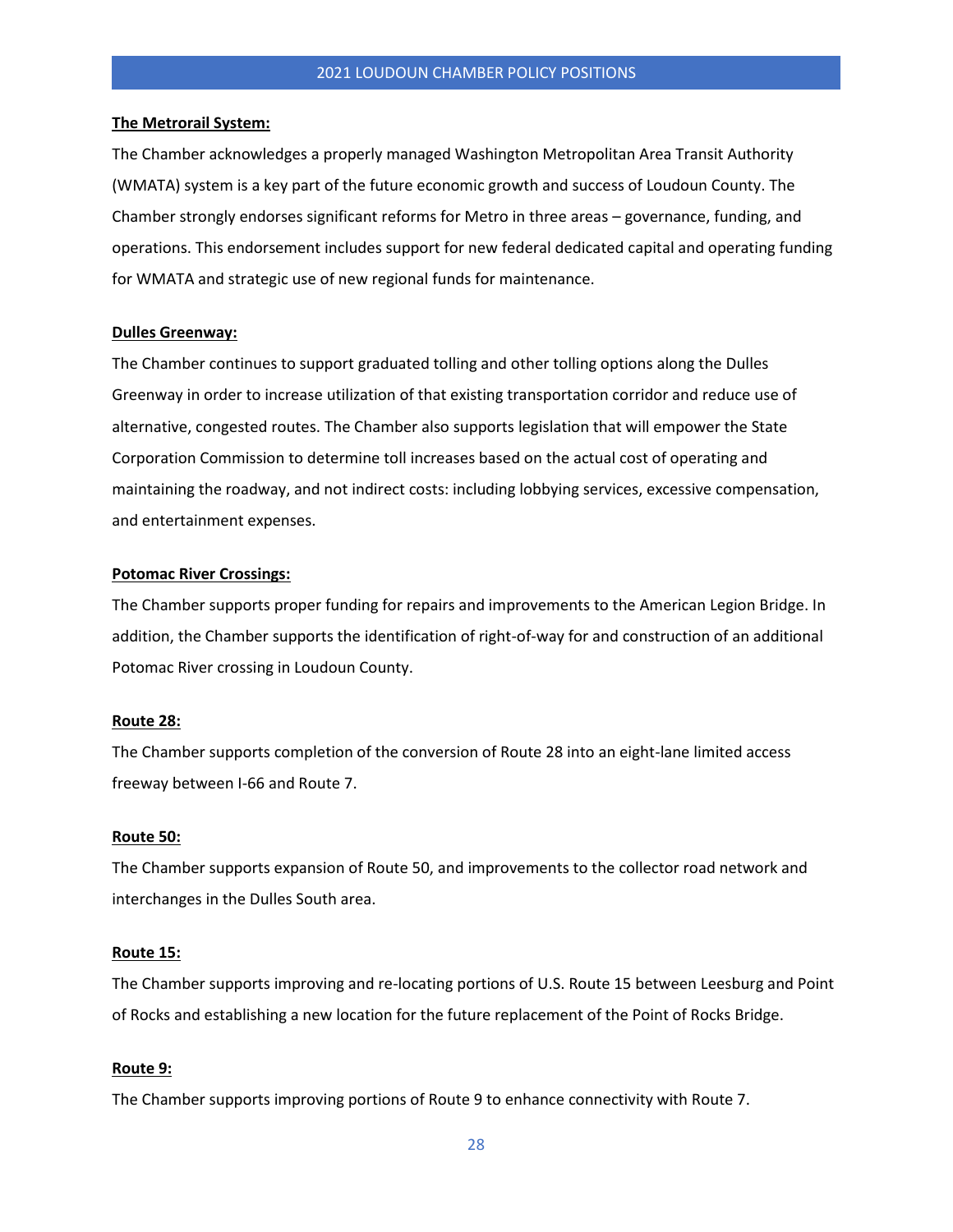## **Loudoun's Airports:**

The Chamber recognizes the positive economic impact that both Washington-Dulles International Airport and Leesburg Executive Airport have on Loudoun County, and in that light, the Chamber fully supports continued infrastructure investment at both airports.

The Chamber supports development of new passenger and cargo services at Washington-Dulles International Airport, including expansion of facilities to provide for further growth. The Chamber supports the Airport's efforts to remain cost competitive, both regionally and nationally, and therefore opposes any attempt to expand perimeter rule exemptions at Reagan National Airport. In addition, the Chamber strongly supports maintaining and further developing airport-compatible land uses in the areas surrounding the airport to facilitate aviation development into the future, and access to Washington-Dulles International Airport.

# **Metropolitan Washington Airports Authority:**

The Chamber also supports continued efforts by the Metropolitan Washington Airports Authority (MWAA) and others to ensure the Authority's transparency and accountability to the citizens of the Commonwealth and the jurisdictions in Northern Virginia.

# **Air Transportation Marketplace:**

Further, the Chamber supports maintenance of a fully competitive air transportation marketplace, as well as Federal Air Traffic Control and aviation policy initiatives (including "NextGen" and "Open Skies" bilateral agreements) that enhance the airline and general aviation services available to our region.

# **Development Near Leesburg Executive Airport:**

The Chamber supports the Town of Leesburg's efforts to support and grow Leesburg Executive Airport by maintaining compatible land uses within the Airport's Area of Influence, in order to protect previous taxpayer investments and maximize the airport's value as an economic development asset. The Chamber also encourages the Town of Leesburg to expand aircraft hangars at Leesburg Executive Airport to support economic development activities and support new business arrivals in the Town and the County.

## **Aircraft Tax:**

The Chamber supports the county tax policy on aircraft based in Loudoun County.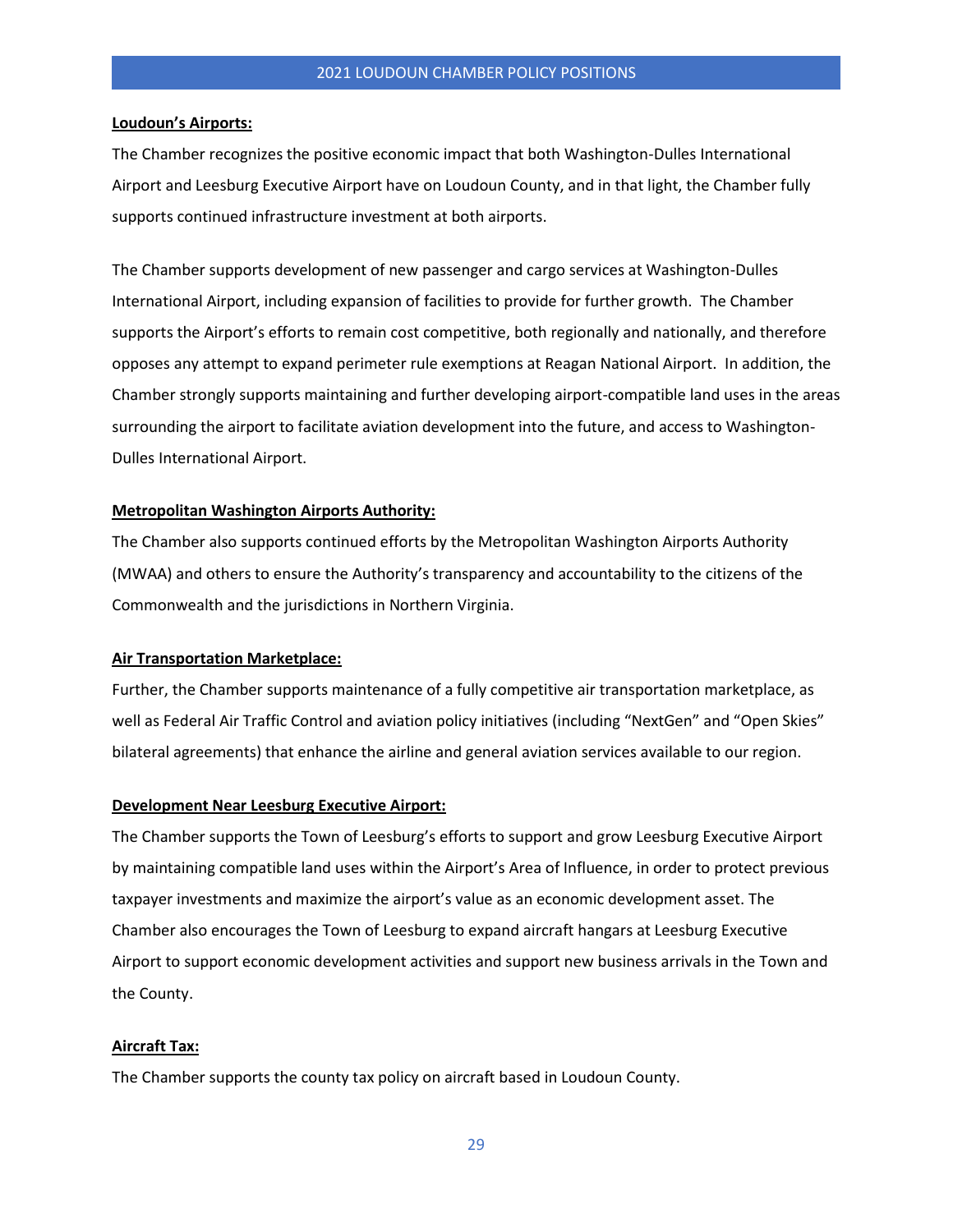## **Technology:**

The Chamber supports the adoption of policies and funding that encourage continued expansion of private sector broadband services throughout the County, including strategic location of towers to support wireless access (broadband and voice).

#### **Existing Energy Infrastructure:**

The Chamber supports the energy infrastructure essential to meeting Loudoun's increasing energy needs, consistent with economic development and environmental considerations. Reliable, affordable energy is required to support the needs of business and to sustain the community's high quality of life. In addition, the Chamber supports participation with government agencies and others in framing responsible laws, regulations and standards affecting the community, the workplace and the environment in order to continually improve energy diversity, conservation and environmental programs.

#### **Energy Diversification and Expansion:**

The Chamber recognizes that, as the County grows, its energy requirements will increase as well. These additional needs cannot be met by the current sources of energy. The Chamber acknowledges the solution must include a diverse mix of options, including increased conservation and energy efficiency, new sources of conventional and renewable energy, and new transmission and distribution infrastructure. Electricity load growth, particularly for large commercial loads such as data centers, frequently requires rapid infrastructure expansion to meet the energy requirements of these businesses. The Chamber supports a reasonable and timely approval process for such infrastructure projects.

## **Energy Plans:**

The Chamber supports the implementation of the goals outlined in the updated 2018 Virginia Energy Plan. At the local level, the Chamber encourages the timely review of the 2009 implementation of the County-wide energy plan to include an emphasis on energy generation, transmission and conservation. (ask Scott about energy plan)

## **Energy Regulation:**

The Chamber supports a holistic approach to energy policy, including incentives and proven marketbased methodologies, to accomplish the identified goals whenever possible. The Chamber also believes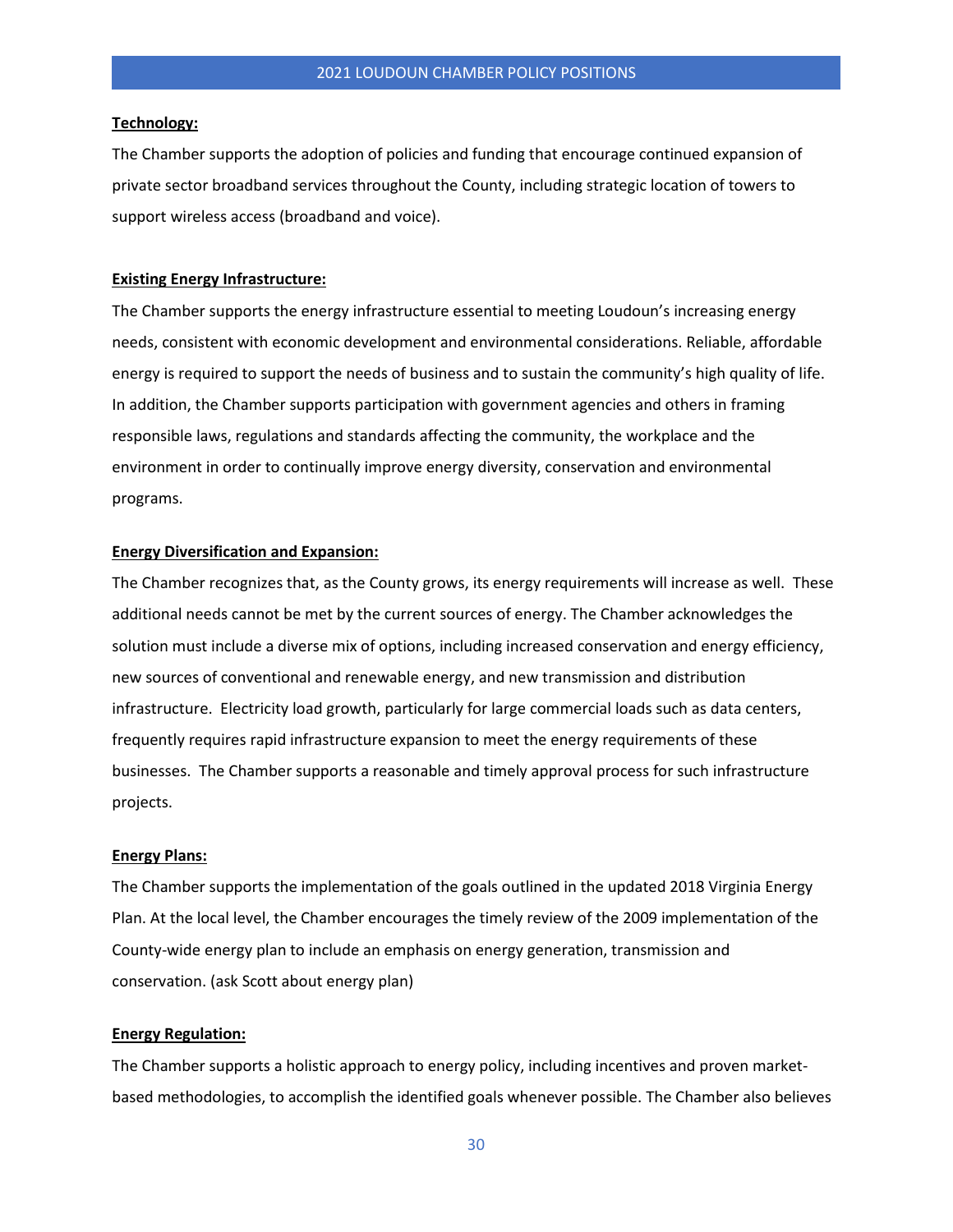that every effort should be made to minimize additional financial burdens imposed on businesses and consumers by climate change regulation or legislation.

#### **Public Water and Sewer**:

The Chamber believes that access to affordable water and sanitary systems is important to the recruitment, retention and success of businesses in Loudoun County. The Chamber supports sustainably managing water resources in advocacy of health, environment and quality of life.

# **Access Pricing:**

The Chamber supports competitive user and availability charges for water and sewer infrastructure to support economic development and the region's ability to attract and retain businesses.

# **Innovative Solutions:**

The Chamber supports innovative, dependable and cost-effective technologies and partnerships for reclaimed water, as well as public-private partnerships, to assist in economic development efforts and support the national reputation of Loudoun County as the heart of data center activity.

# **Housing Diversity**

The Loudoun Chamber supports more robust state and local policies and funding directed at increasing the availability of a wide range of housing options, both rental and for sale, to meet the needs of Loudoun's diverse growing population and workforce. We encourage Loudoun County to adequately plan for a continuum of housing to support future economic development and a wide spectrum of job growth. The Chamber believes federal, state and local programs supporting workforce housing should be utilized and leveraged to the maximum extent practical.

#### **Housing Strategy:**

The Chamber supports the development of a comprehensive Loudoun County Housing Strategy that addresses the need for market rate, workforce and affordable housing throughout the County, and supports, enhances, and attracts a culturally diverse population in Loudoun County. This includes establishing goals for workforce housing based on credible demographic studies of needs. Prioritizing housing affordability as an economic development issue to increase the visibility, prioritization and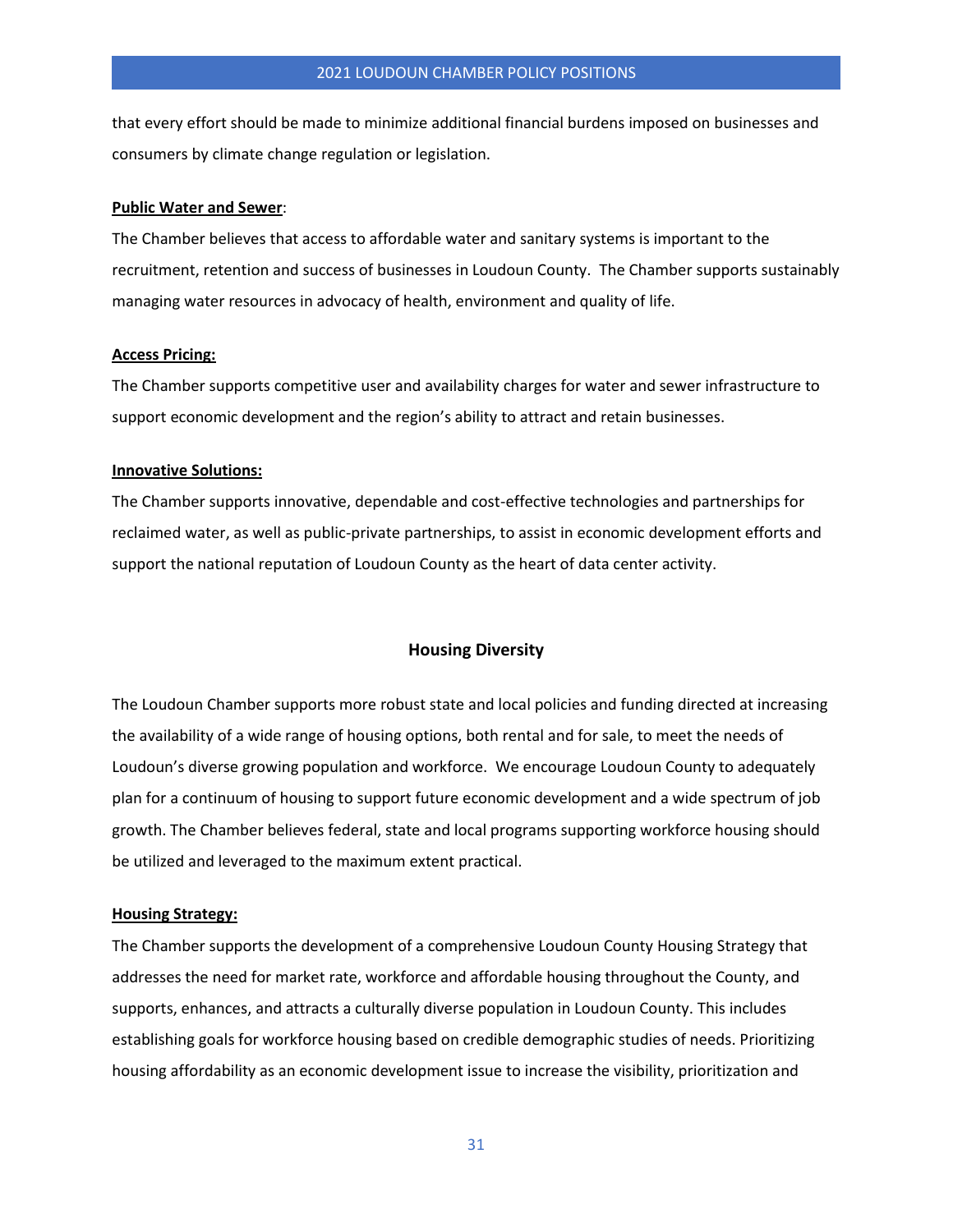effectiveness of Loudoun County's housing opportunity programs through the reallocation of existing resources.

## **Housing Trust Funds:**

The Chamber supports creating a sustainable, significant and dedicated funding source for Loudoun's Housing Trust Fund to allow the County to effectively partner with the private sector and local, state and federal government entities to construct and operate more diverse and accessible housing options for Loudoun's workforce. Loudoun should be competing for and leveraging funds available through flexible financing and low-interest loans under the Virginia Housing Trust Fund.

#### **Land Use:**

Promoting the use of County-owned vacant or under-utilized land and/or assets to be used or exchanged for the creation of affordable housing units or mixed-use development that includes affordable units as well as the adoption of higher densities in appropriate locations, particularly those areas surrounding and in the proximity of mass transit stations, to enable a greater number of quality housing products at all price points.

#### **Financing:**

Use of property tax credits, down payment programs, low interest loans, an expedited approval process, and other programs by the County to increase home ownership for low- to moderate-income households and for those seeking increased accessibility provisions. The Chamber also supports the use of the Economic Development Authority (EDA) to investigate alternative project solutions, attract nonprofit developers, provide financing alternatives for potential projects, and potentially act as a housing authority.

# **Capital Fees:**

The Chamber opposes the imposition of the fees for by-right development and a comprehensive examination of capital facility fees to ensure that they do not create a disincentive to locate in Loudoun County and/or an impediment of the delivery of affordable and attainable housing.

## **ENVIRONMENT**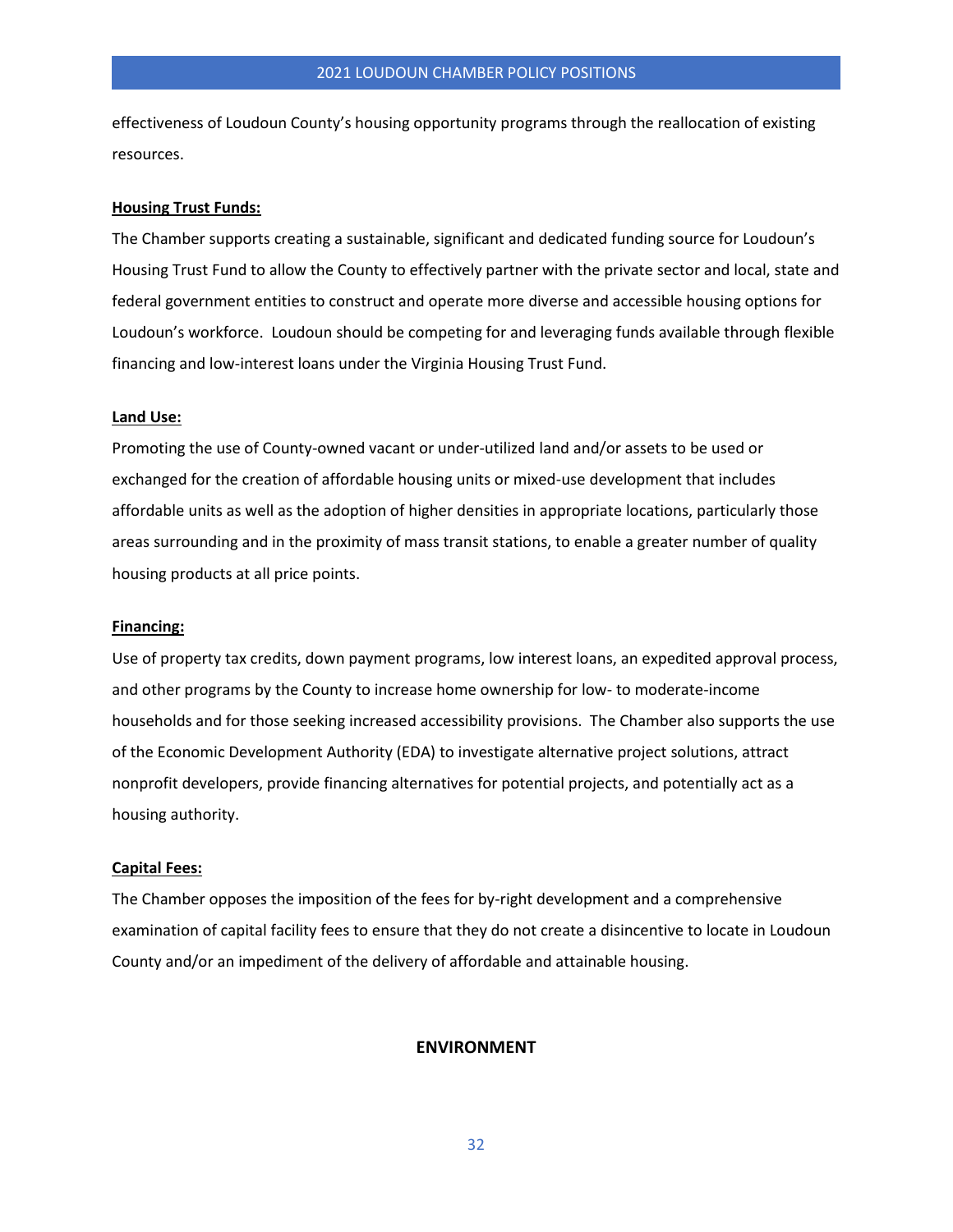Loudoun County has long-established, broad and effective environmental protections set out in its ordinances and regulations, including the Loudoun County Zoning Ordinance, Facilities Standards Manual and Revised General Plan. Such protections have ensured a thorough and effective network of environmental protections, which has garnered Loudoun County honors as one of the nation's most environmentally sensitive jurisdictions. The Chamber supports a holistic environmental strategy that is flexible, respects private property rights and the aspirations of businesses, and reflects Loudoun's diverse urban, suburban, and rural land uses. This includes local, state, and federal environmental initiatives that rely on market-based incentives and voluntary compliance.

## **Conservation Initiatives**

The Chamber specifically supports voluntary initiatives promoting conservation, efficiency, and other economically viable business practices. The Chamber believes these initiatives must minimize financial burdens imposed on both businesses and residents and advance a Loudoun-specific environmental strategy that is flexible and reflects the County's diverse land uses in its urban, suburban, and rural areas.

The Chamber believes any conservation initiative must support the implementation of state and/or federally approved trading programs for wetlands, streams, and stormwater mitigation, and have a measurable and positive impact and utilize incentives and proven market-based methodologies to accomplish its stated objectives.

# **Conservation Regulations in Development:**

Given the effect that the land development application process can have on a prospective business's site selection decision, the Chamber supports efforts by the Board of Supervisors to fully evaluate the impact of existing and proposed environmental regulations, such as Virginia's Watershed Implementation Plan (WIP), on Loudoun's competitive advantages relative to other jurisdictions.

The Chamber objects to County duplication of Section 404 Clean Water Act Permits issued by the U.S. Army Corps of Engineers and Virginia Water Protection Program Permits issued by the Virginia Department of Environmental Quality (i.e. collectively known as "Wetlands Permits") as such actions delay approvals and increase costs for businesses without a commensurate environmental benefit.

#### **Watershed Implementation Plan (WIP):**

The Chamber supports reasonable, scientifically valid efforts to protect the Chesapeake Bay. The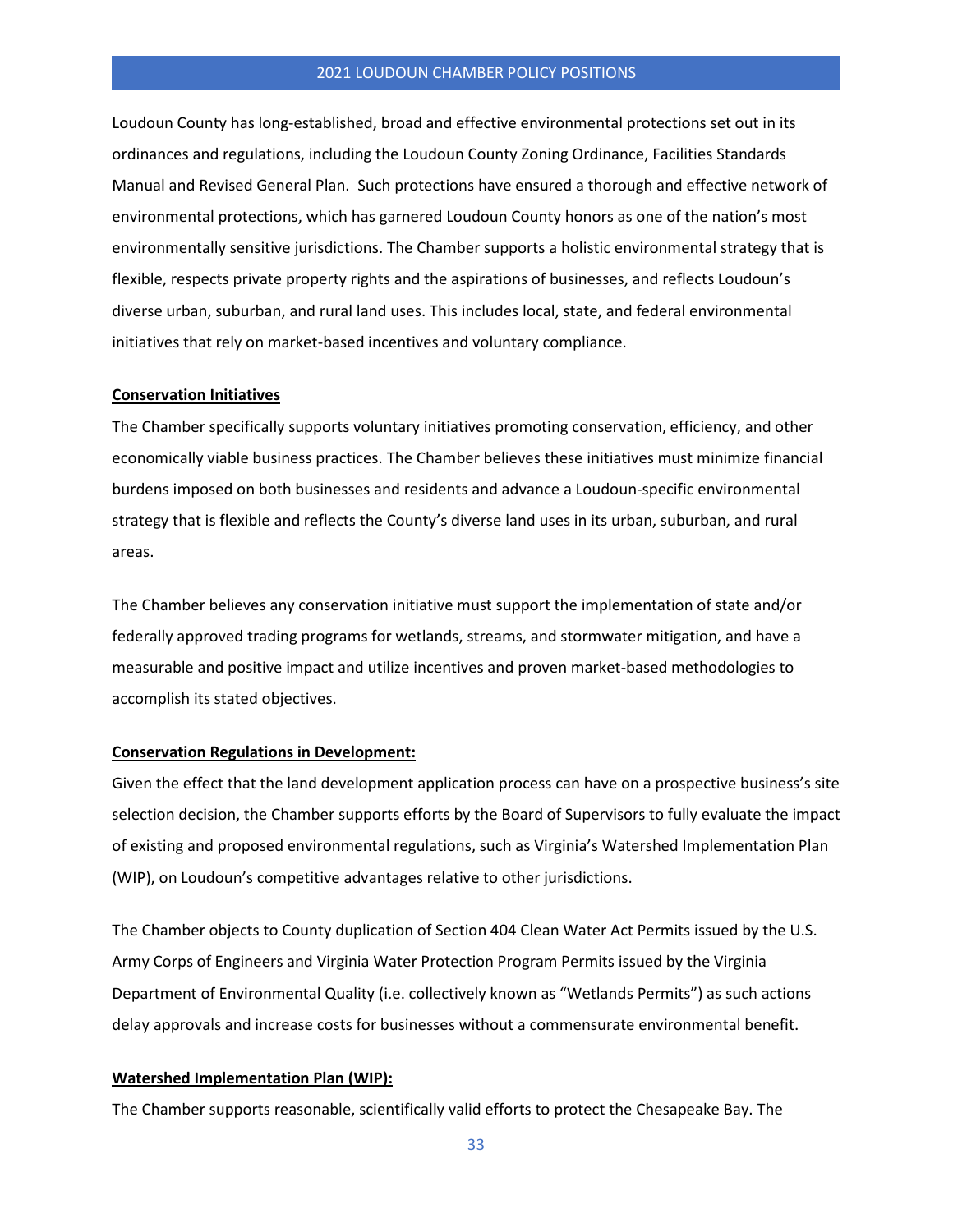Chamber supports a final WIP that achieves the requirements imposed by state and federal governments with the least possible cost and burden to Loudoun's businesses and commercial taxpayers. The WIP also must reflect the input of business stakeholders who will be required to comply with the process and its restrictions and bear the costs of compliance for years to come.

## **Storm Water Management:**

The Chamber advocates stakeholder outreach programs in the development of any storm water or erosion and sediment control regulations and, because insufficient resources can lead to uncertainty and delay for permittees, the Chamber also supports the full funding of Virginia Department of Environmental Quality (DEQ) staff to implement said programs. For those jurisdictions which have chosen to administer the Stormwater Management Program locally, the Chamber supports a larger portion of the permitting fees collected being returned to the administering entity.

# **State Funding:**

The Chamber also advocates for sufficient state funding for the Virginia Agriculture Cost-Share program and the Stormwater Local Assistance Fund that support best management practices that are necessary to meet the Phase III WIP local pollution reduction goals.

# **Conservation/Environmental Protection Incentives:**

The Chamber also supports policies that provide appropriate incentives – including, but not limited to, tax credits, development densities, fast track permitting approval and other measures that are competitive with those offered in surrounding jurisdictions – for businesses that invest in environmentally sustainable building designs and systems.

## **FISCAL POLICY**

The Loudoun County Chamber asserts that it is time to evaluate Virginia's overall tax structure to ensure it reflects our changed economy and adequately balances government's ability to fund core government services and operations that businesses and residents require, with the goal of maintaining a strong probusiness environment that enhances the County's and Virginia's economic competitiveness. With this, the Loudoun Chamber strongly urges elected officials to actively engage the Chamber and other business leaders in every stage of consideration and development of any new fiscal policies that impact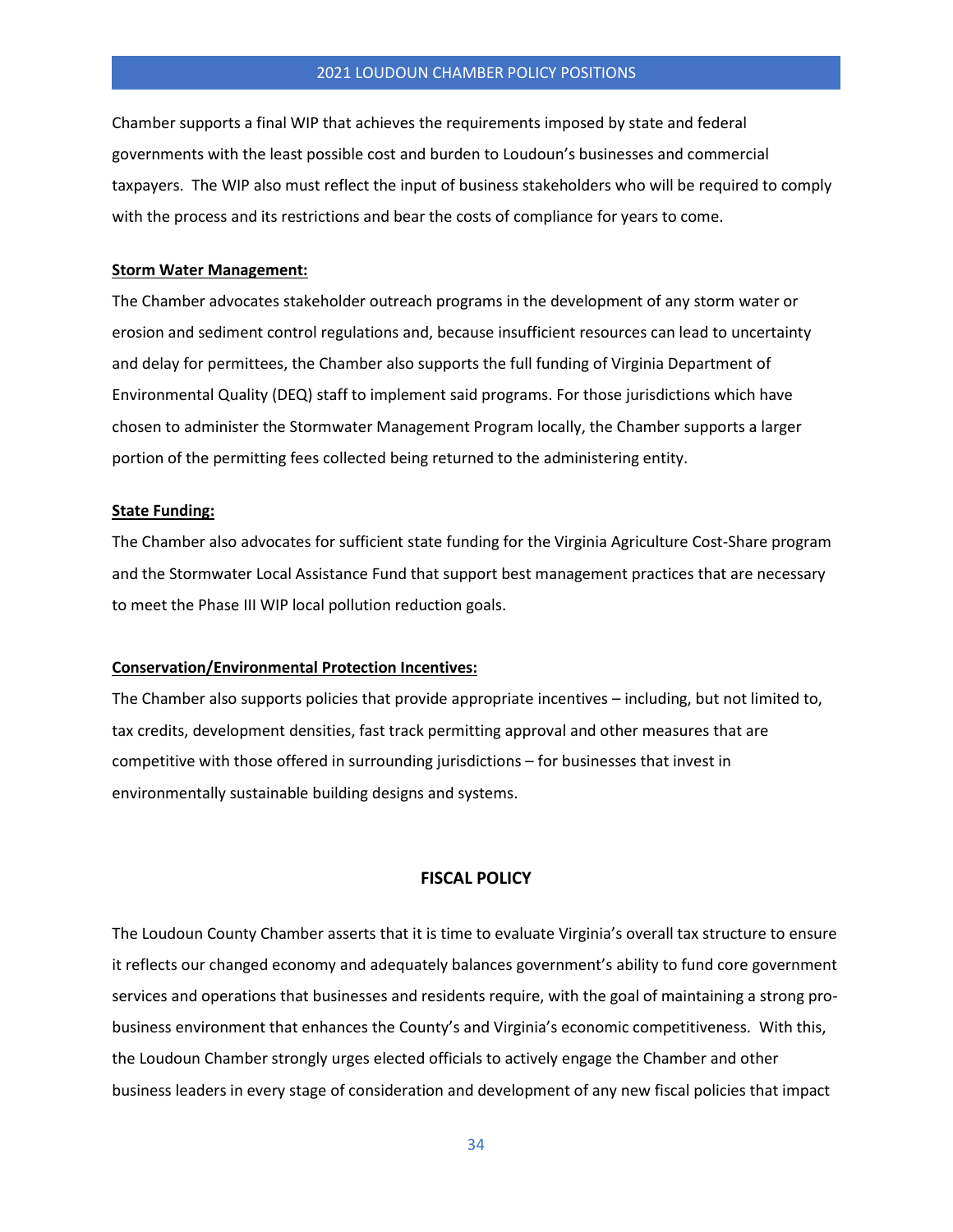the business climate in order to enable the benefit of a business-like approach to any policy changes and protect against consequences that could come with changes that would negatively impact Virginia's economy and business success.

# **Resource Allocation:**

The Chamber supports the alignment of business and residential taxpayer resources with government operations that serve the most vital interests of the County.

# **Tax Policy:**

The Chamber supports comprehensive tax policies that positively impact Loudoun's economic competitiveness and quality of life, not just on the revenues that are anticipated, and substantive reform of Virginia's entire tax system to more closely align the source of the Commonwealth's tax revenues with the spending priorities of state and local governments.

## **Local Rebate:**

The Chamber supports investment in essential infrastructure via a rebate of a percentage of the state individual income tax back to the locality from which it was collected.

# **High Growth Area Investment**:

The Chamber supports additional state investment in economic development for high growth areas and to support the increased capital costs associated with that growth. The Chamber supports businessfriendly tax policy that considers policies in other states and is designed to enhance Virginia's competitiveness in national and international markets. The Chamber also supports the business sales tax exemption and strongly urges full consideration of the overall economic impact of a business or industry's presence in Virginia prior to any business sales tax exemption, as well as before considering any other significant change to business tax policy.

#### **Economic Protection:**

In addition, the Chamber supports continued investments in the Virginia Retirement System (VRS), the "Rainy Day" Fund, the Federal Action Contingency Trust Fund, and targeted reserve funds as a hedge against economic downturns, including those resulting from federal spending decisions that have a disproportionate impact on the state economy. With this, the Chamber actively supports efforts to use tax policy, where appropriate, to support diversification of Virginia's economy, particularly in the federal contracting sector.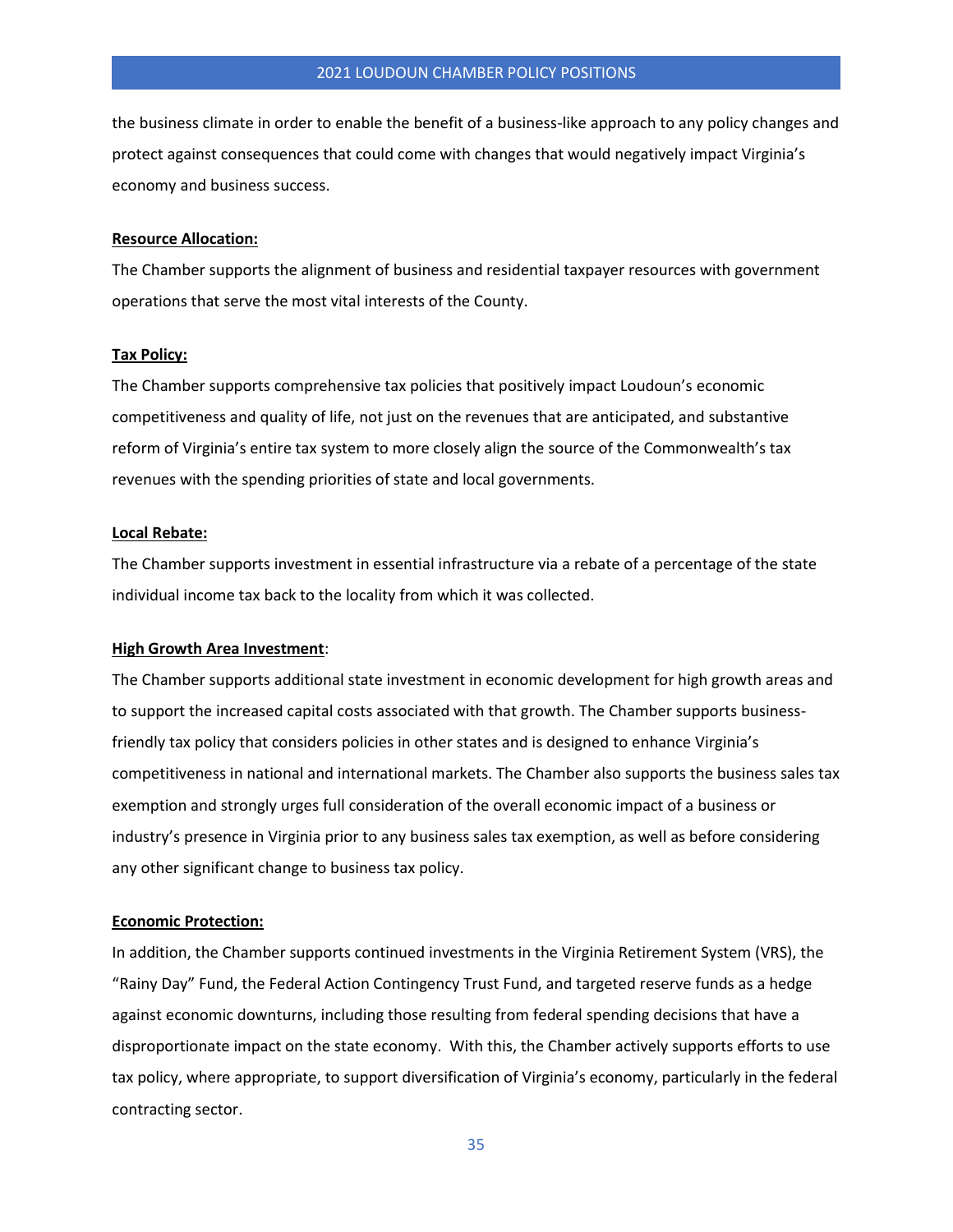#### **Debt:**

The Chamber strongly supports legislation to require that the Commonwealth place its share of teacher pension liabilities on its financial statements. The County has no control over decisions made with regard to the program and it could have a negative impact on the County's bond rating to have those liabilities on the County's financial statements. The Chamber also encourages funding of federal agencies and departments via full year appropriations bills rather than stopgap measures. This will allow agencies and departments to start new programs and to award multi-year contracts, and will provide the private sector with the certainty needed to initiate and maintain new and existing product lines and services. The Chamber supports efforts to achieve long-term federal deficit and debt reduction through an informed, thoughtful, comprehensive plan, which may include a phased-in approach to reducing the unaffordable growth in entitlement spending as well as revenue generation reforms that will strengthen the economy over the long term, while not impeding growth in the short term.

#### **Tariffs:**

We oppose unilateral imposition of tariffs and any subsequent retaliation.

# **GOVERNANCE AND REGULATORY REFORM**

In order to effectively meet the needs and concerns of Virginia's businesses and residents, government must operate with a business-minded focus on efficiency, responsiveness and strategic vision that enables government to adjust to rapidly changing economic and political landscapes. To this end, the Loudoun County Chamber supports a regulatory regime at the federal, state and local levels that emphasizes the importance of strong economic growth, while ensuring rules are cost-effective and based on valid scientific and technical data. The Chamber asserts that all levels of government should conduct reliable cost-benefit analyses of all proposed regulations and provide a detailed annual accounting of the costs and benefits of those regulations.

# **Stakeholder Input and Review:**

The Chamber strongly advocates that the business community have a central role in the discussion and development of any proposed new or amended law, policy, regulation or other type of local, state or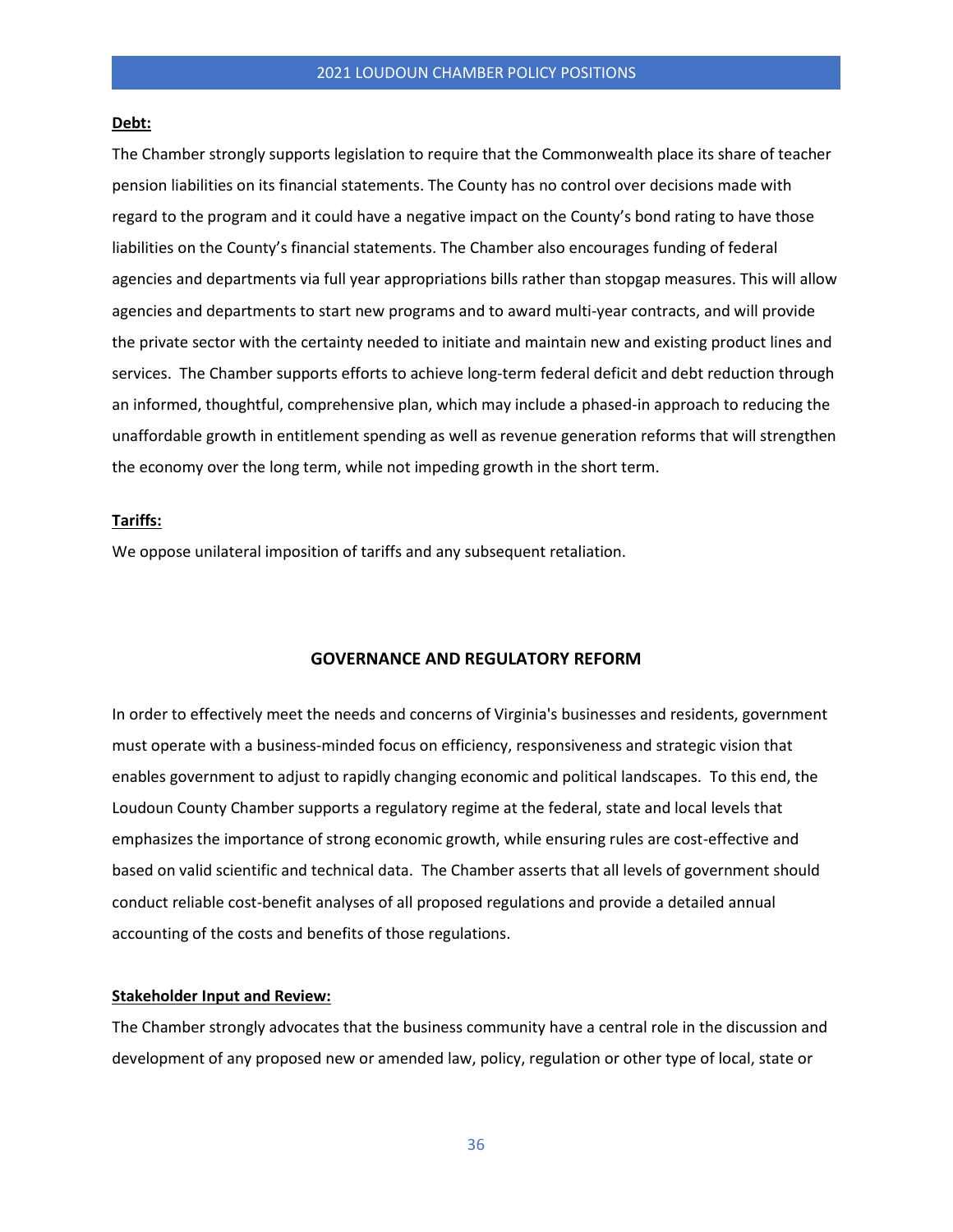federal government-imposed rule that would impact the cost, operations or growth of business in Virginia.

#### **Privatization**:

The Chamber supports efforts to examine the role of all levels of government in providing goods and services in order to determine those which might be provided more efficiently, effectively, and economically by the private sector and non-profit organizations, particularly in the areas where services beyond the core functions of government are being provided by government.

## **Property Tax Assessments:**

The Chamber supports establishing and maintaining a fair, transparent and balanced process for determining real estate tax assessments, and for taxpayers aggrieved by locally assessed real estate valuations to appeal those assessments.

#### **Property Rights:**

The Chamber believes that government laws, regulations and policies should not unnecessarily restrict private property rights and believes that private property owners should be justly compensated for any reductions in the value of their property caused by government actions.

## **Best Value Contracts:**

The Chamber supports policy reform that provides public bodies with a more time-efficient and valuedriven procedure within the competitive negotiation process for professional goods and services.

## **Easements:**

The Chamber supports a reasonable process for facilitating the building of infrastructure through developing properties by providing adjoining properties access and/or connections. The Chamber also supports efforts to reform Virginia Code § 15.2-1800 to eliminate the public hearing requirement for localities that convey certain site development easements, such as utility easements, across public property as part of infrastructure projects in a locality's Capital Improvement Program (CIP).

# **Unfunded Mandates and Policies:**

The Chamber opposes the imposition of unfunded mandates or policy positions, particularly those that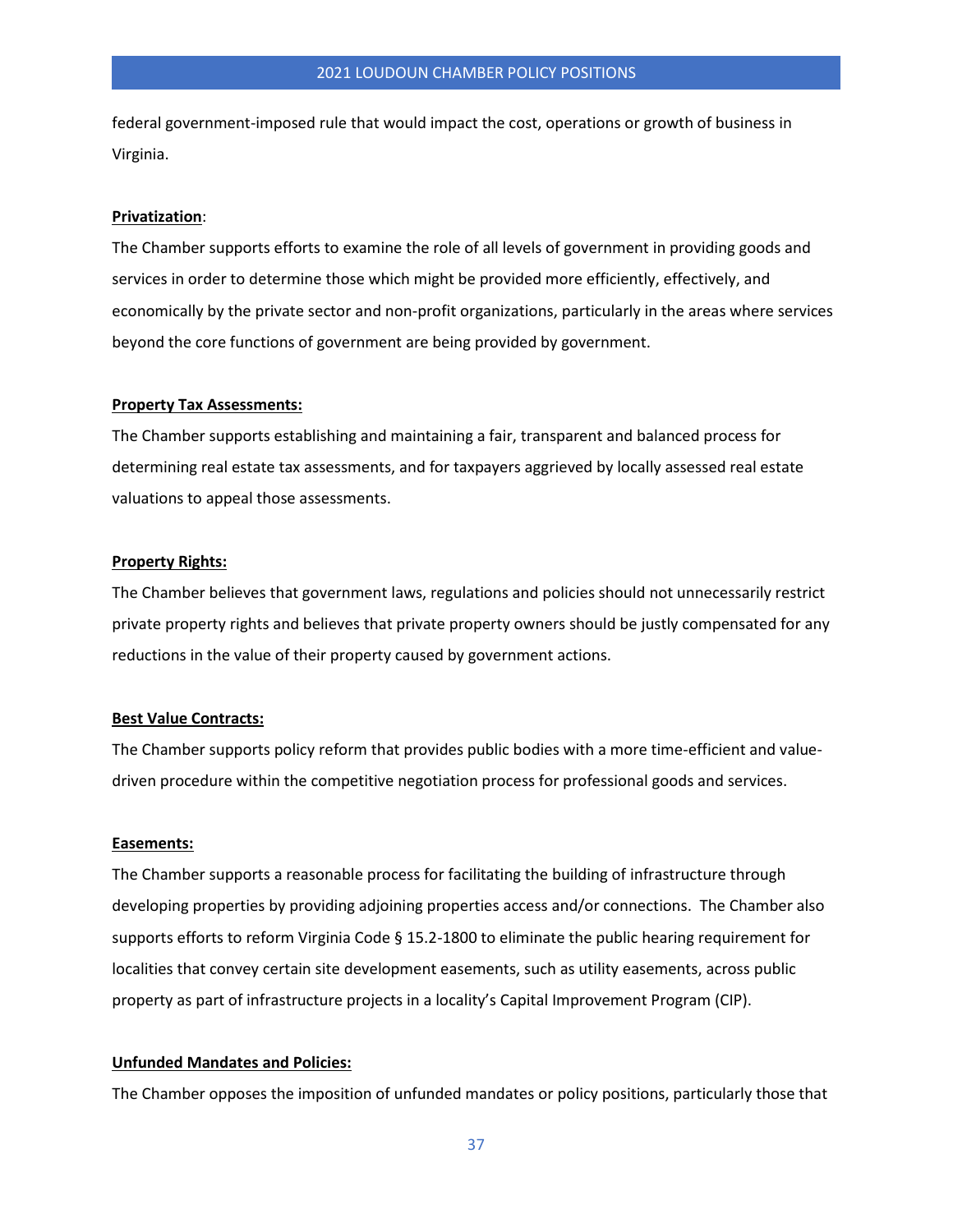would require Virginia's or Loudoun County's businesses and other taxpayers to fund the long-term costs of these mandates. To this end, the Chamber supports transparency and the disclosure in the State, Loudoun County Government and Loudoun County Public Schools' budgets of the cost to businesses and taxpayers of all unfunded mandates imposed by the state and federal governments so that the businesses and taxpayers may understand the costs and benefits of those mandates.

#### **Constitution and Statutory Authority:**

The Chamber strongly supports the rule of law as a condition for thriving business and economic health. The Chamber opposes administrative overreach by any branch of government that goes beyond the application of statute and the Constitution in a manner that negatively impacts businesses.

The Chamber believes that all levels of government should conduct regular periodic cost impact reviews of all regulations and ordinances to assess the continued relevancy and efficacy of these regulations, with an emphasis on eliminating those that unnecessarily hinder job and economic growth.

# **Initiative and Referendum**:

The Chamber opposes any amendment to the Virginia Constitution to incorporate initiative and referendum procedures that bypass the legislature.

#### **Ethics Reform:**

The Chamber strongly supports a legal and regulatory framework that requires and clearly defines the highest standards of ethical behavior and accountability for all government officials – whether elected or appointed - and at all levels of government. The Chamber continues to support continued statutory ethics reform for the executive branch, banning the use of campaign funds for personal expenses, and banning use of public funds by any officer, agent or employee of any government entity for purposes unrelated to the duties of his or her office without lawful authorization.

#### **Non-partisan Redistricting:**

The Chamber supports implementation of a non-partisan redistricting process in Virginia. Hallmarks of such a process should include a detailed process for the selection of a non-partisan commission consisting of no fewer than seven members, the absence of the use of political data or election results in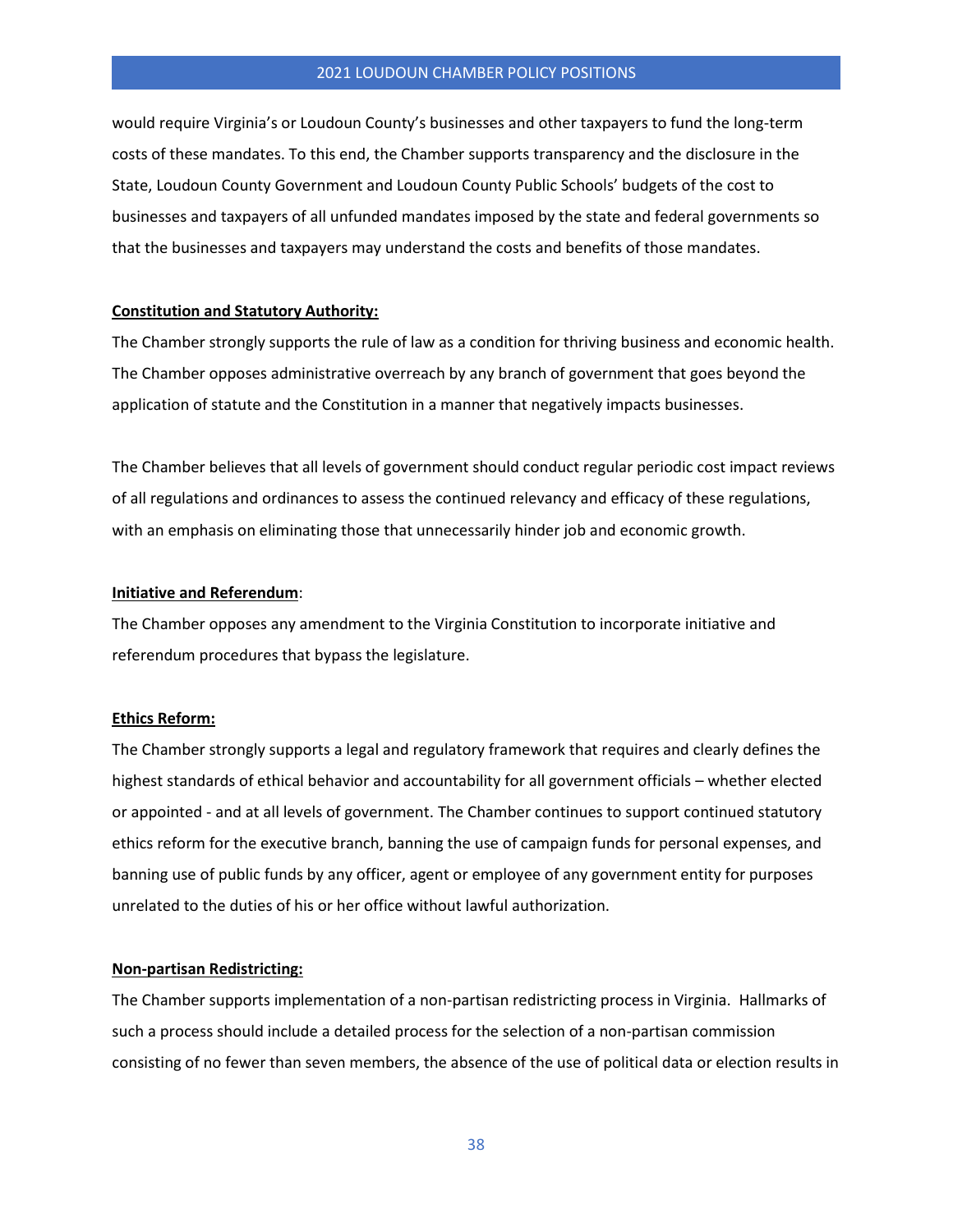the commission's process, openness of the process to public scrutiny, and ultimate accountability to the electorate through legislative approval by way of an up or down vote of commission recommendations.

As a step toward improving the way election districts are drawn in the Commonwealth, the Chamber supports respecting the requirements outlined in the state Constitution and existing boundaries; ensuring that districts are compact, contiguous, and keep communities together; and drawing districts that neither have the intent to target individuals nor to benefit one political party.

#### **Two-Term Governor**:

To foster greater stability and continuity in state government operations, the Chamber strongly advocates that the General Assembly approve a Constitutional amendment to allow Virginia's future Governors to seek a second consecutive term.

# **LEGAL POLICY**

The Chamber firmly supports maintaining Virginia's common-sense legal system, which has enabled the Commonwealth to achieve its best-in-class economic environment. The Chamber also firmly opposes measures that would increase the burden of excessive litigation and diminish Virginia's competitive position.

#### **Appointment of Judges:**

In addition, the Chamber supports the prompt appointment of new judges to replace any retiring judges in the Circuit Court and the appropriation of funding for additional judicial positions in the Circuit Court to accommodate the increasing civil and criminal caseload.

## **Business Court:**

The Chamber supports establishing a business court system in the Commonwealth that would focus exclusively on business disputes.

# **Alternative Resolution:**

The Chamber supports arbitration and other alternative dispute resolution mechanisms, to include, but not be limited to, arbitration, mediation, and small claims procedures, that reduce the number of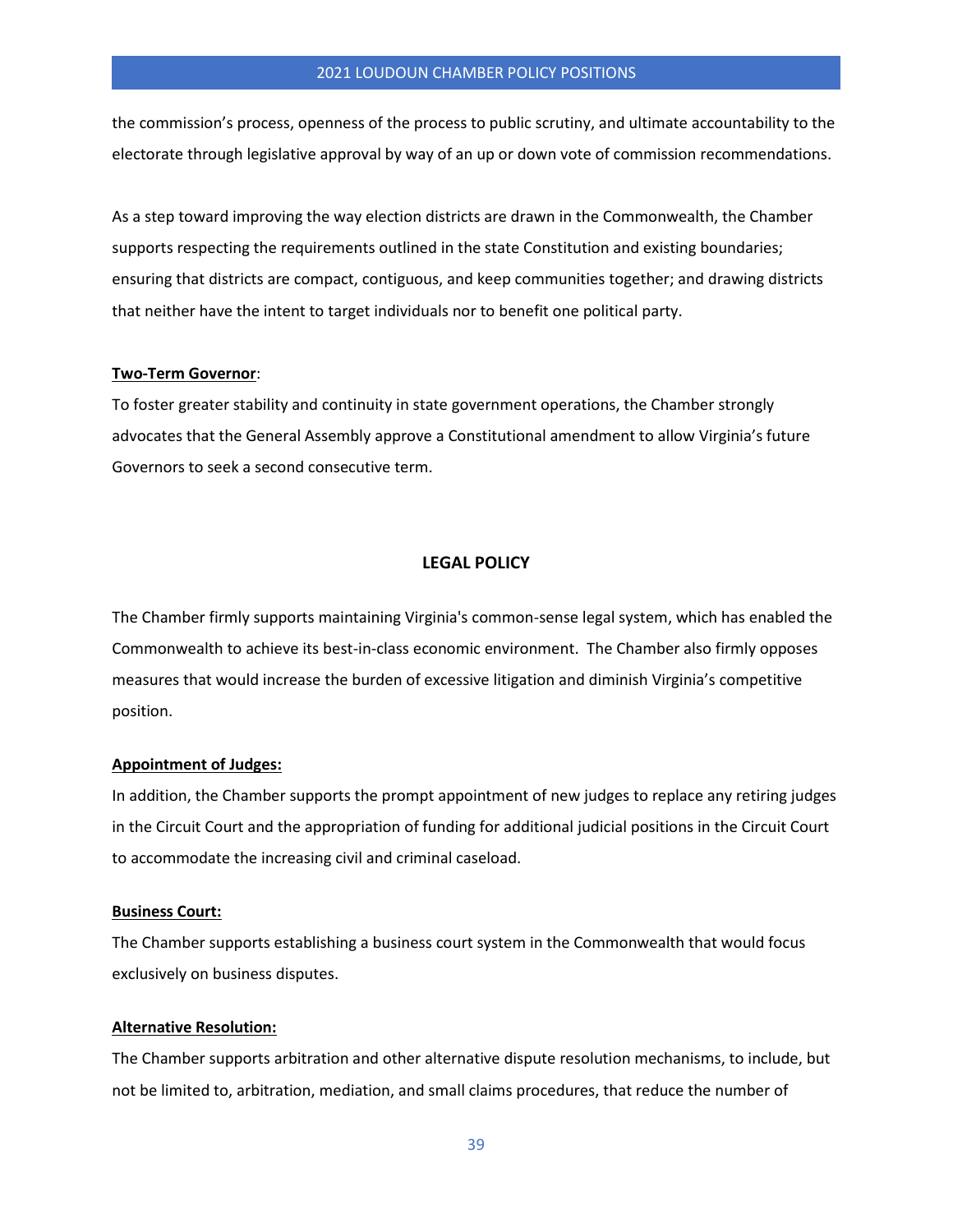lawsuits and their costs, while ensuring justice is served. The Chamber believes Alternative Dispute Resolution (ADR) methods and processes, such as arbitration, mediation, and small claims procedures, provide consumers, employees, and other injured parties with an accessible and fair process for obtaining redress for claims and can in many cases avoid the expense and inefficiency of litigation. The Chamber opposes efforts by federal agencies to significantly restrict or even ban the use of ADRs.

# **Class Action Reform:**

The Chamber supports class action reform and opposes efforts to weaken the Class Action Fairness Act.

#### **Restoration of Due Process Rights**

The Chamber supports restoring employers' due process rights by eliminating incentives for officials, regulators, and plaintiffs' lawyers to file charges against a company – that may or may not have done something wrong – merely to press secret financial settlements on those companies in exchange for dropping said charges.

# **Data Breach Requirements:**

The U.S. has a patchwork of outdated federal laws intended to protect personal information. At the same time, states have passed their own laws, which impose different (and sometimes contradictory) requirements for data privacy. The Chamber supports a standard federal law governing breach notification requirements that addresses real harms and places reasonable limits on businesses' liability while discouraging meritless suits.

#### **Healthcare and Wellness**

The Chamber supports collaborative efforts between healthcare stakeholders, including providers, purchasers, insurers and consumers, to ensure continued innovation, creativity and transformation in the healthcare marketplace. The Chamber recognizes the importance of the healthcare industry to the economy and the community and supports maximum flexibility to encourage business to provide the best health insurance options for employees in the free market system. The Chamber is extremely concerned about the impact of federal healthcare reform on the business community and urges careful consideration of the impact of any further policy changes or regulations developed in this arena. The Chamber also supports initiatives that improve quality and lower costs; promote healthcare pay-forperformance; encourage fair regulation of the insurance market; expand the use of healthcare data and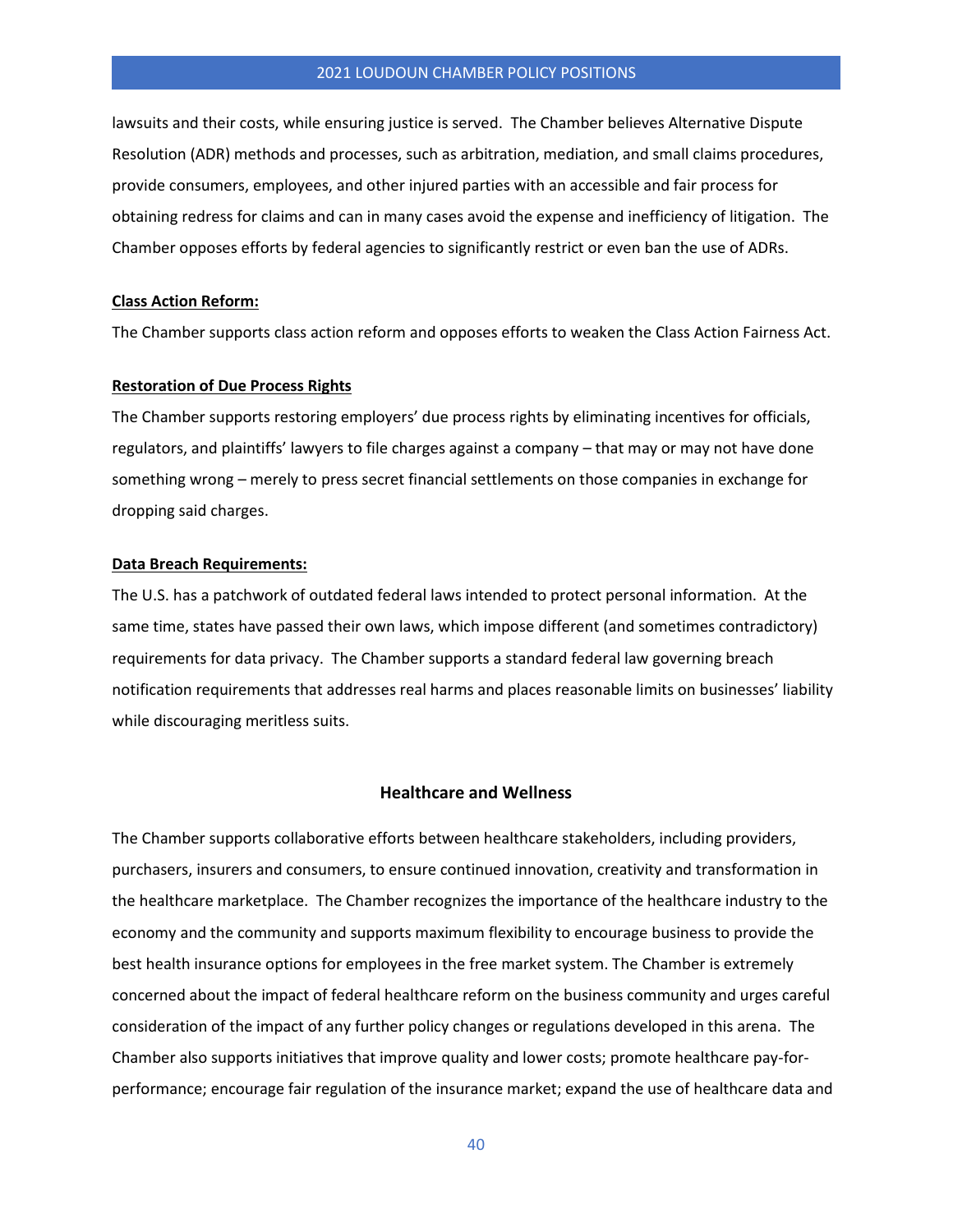technology to improve treatment and the patient experience; create an emphasis on prevention, and workplace wellness.

# **Reimbursement:**

The Chamber supports appropriate federal and state reimbursement levels that allow primary care providers, specialists, and hospitals to care for patients and reduce the displacement of costs to those who are privately insured. The Chamber strongly opposes legislation that would limit access, increase costs for employers and workers, further reduce provider reimbursements, and inhibit innovation. This may include, but is not limited to, a national, single-payer, government-run healthcare system such as "Medicare-for-All" and "Medicare Buy-In." In addition, we remain concerned about the regulatory burdens placed on businesses as well as the negative impact the lack of predictability has on the health care market and the economy.

#### **Insurance Marketplace:**

The Chamber supports legislation that stabilizes the insurance marketplace and ensures access to affordable and stable group health insurance for all businesses, including sole proprietors and businesses with few employees, as well as individuals. The Chamber supports legislation that reduces state burdens and provides tax incentives to help small businesses offset the staggering increases in health insurance costs, including incentives that encourage participation in "consumer-driven" healthcare and wellness plans.

#### **Preventative Services and Treatment:**

The Chamber also recognizes the important role of mental health, behavioral health, and substance abuse and addiction treatment services in creating and maintaining a healthy workforce. The Chamber supports increased resources dedicated to delivering innovation and system improvements to the mental health delivery system that enables individual's and family's access to preventative, communitybased non-emergency services, while also ensuring the care, safety and support of persons in crisis. The Chamber also supports efforts to greater leverage private-sector providers to address these needs in the community.

## **Medicaid Reform:**

The Chamber believes that review and reform of Virginia's Medicaid system should be ongoing. While some steps have been taken to this end, there is still the need to identify and implement areas of reform